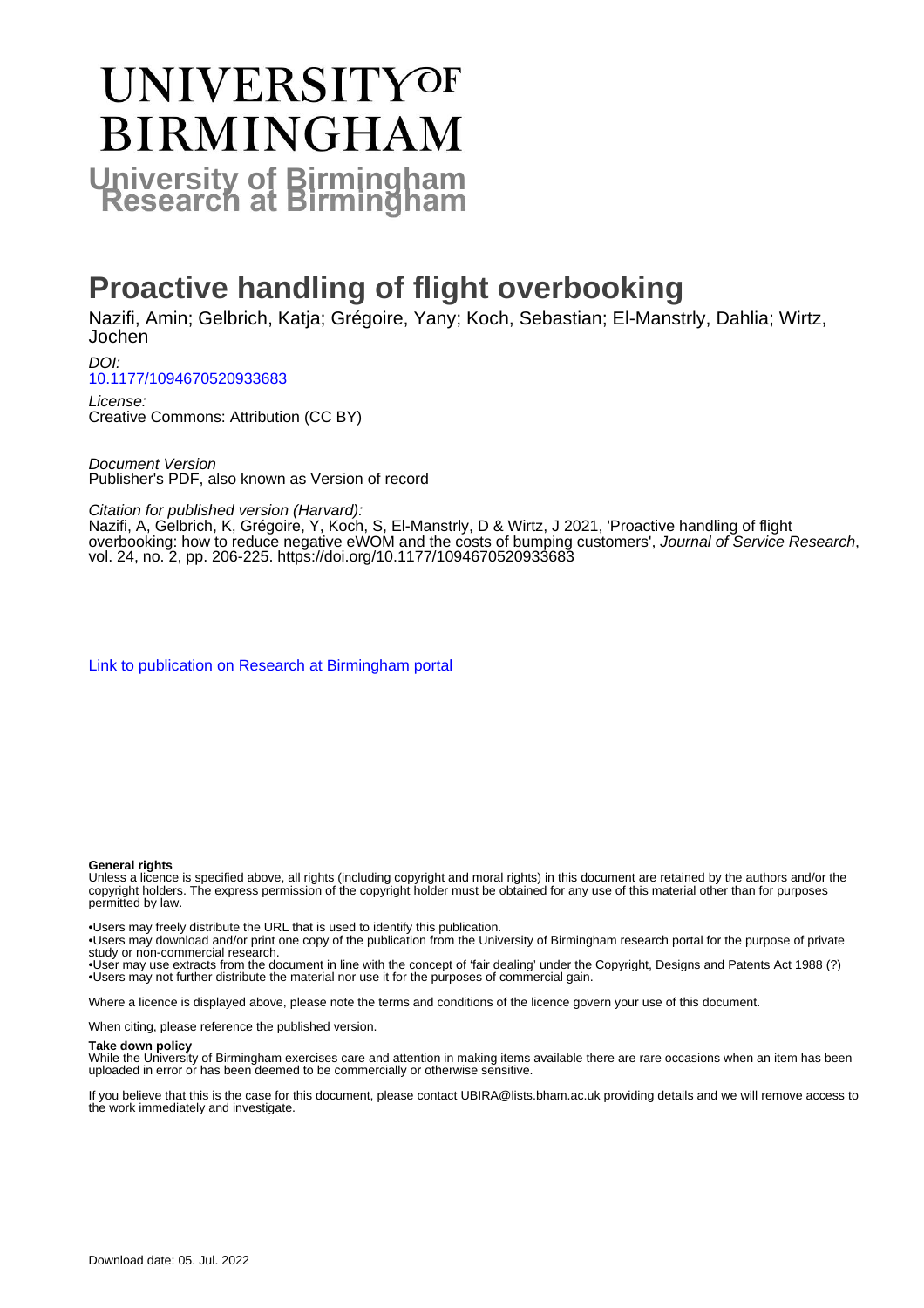# **Proactive Handling of Flight Overbooking: How to Reduce Negative eWOM and the Costs of Bumping Customers**

Journal of Service Research 2021, Vol. 24(2) 206-225 © The Author(s) 2020  $\bigcirc$  $\left( \widehat{cc} \right)$ Article reuse guidelines: [sagepub.com/journals-permissions](https://sagepub.com/journals-permissions) [DOI: 10.1177/1094670520933683](https://doi.org/10.1177/1094670520933683) [journals.sagepub.com/home/jsr](http://journals.sagepub.com/home/jsr)

**SSAGE** 

**Amin Nazifi<sup>1</sup> [,](https://orcid.org/0000-0002-1898-7654) Katja Gelbrich<sup>2</sup> [,](https://orcid.org/0000-0003-0147-3064) Yany Gregoire ´ <sup>3</sup> , Sebastian Koch<sup>4</sup> , Dahlia El-Manstrly<sup>5</sup> , and Jochen Wirtz<sup>6</sup>**

#### **Abstract**

This research examines the extent to which proactivity in handling flight overbooking reduces negative electronic word-of-mouth (NeWOM) and the required costs of compensation, thus increasing firm profitability. It answers recent calls to use a multimethod approach (i.e., we include archival data, qualitative interviews, seven experiments, and a Monte Carlo simulation for a total of 10 studies) and to adapt recovery to specific contexts (i.e., airlines) and heterogeneous customers (i.e., voluntary/involuntary bumping or offloading). The preliminary studies indicate that overbooking and offloading are pervasive and that a proactive approach is both feasible and desirable. The experiments show that, compared to the default reactive approach (informing passengers at the gate), a proactive approach (informing them before they leave for the airport) substantially reduces NeWOM and the sought compensation. Further, a very reactive approach (informing them in the plane) significantly increases NeWOM and the sought compensation, especially when offloading occurs involuntarily. We also unveil the mechanism explaining the effects of proactivity on NeWOM, through the serial mediation of justice and betrayal. Finally, the results of a Monte Carlo simulation show that offering reduced compensation through a proactive approach allows more aggressive overbooking, higher capacity utilization, and increased net revenue of up to 1.3%.

#### **Keywords**

proactivity, flight overbooking, offloading, service recovery, firm profitability

Flight overbooking (i.e., selling more tickets than available seats) is pervasive<sup>1</sup> in the airline industry (Amaruchkul and Sae-Lim 2011). It is a legal practice to account for no-shows and cancellations (Phillips 2005) to allow airlines to improve their load factors and reduce revenue losses (Guo, Dong, and Ling 2016). Yet, it is difficult to forecast no-shows and cancellations, leaving an uncertain number of surplus customers needing to be *offloaded or bumped* (Wehner, López-Bonilla, and Santos 2018). Affected customers may feel treated unfairly and potentially vent their anger on social media, which can result in viral crises. A widely covered offloading incident involved a doctor being dragged off an overbooked United Airlines plane. It received around 4 million views on Facebook, bestowing unwanted notoriety on the airline and a decline of US\$1.4 billion in market capitalization (Benoit 2018). Hence, it appears crucial to prevent such incidents and the resulting negative electronic word-of-mouth (NeWOM).

A common remedy for offloading is to provide monetary compensation (Pizam 2017). If passengers are offloaded volun*tarily*, a mutually agreed amount is offered; but when they are denied boarding *involuntarily*, the compensation regulations apply. For instance, U.S. customers are entitled to receive 200% of their one-way fare (up to US\$675) for minor delays,

and 400% of their one-way fare (up to US\$1,350) for major delays, according to the U.S. Department of Transportation (USDOT 2019). From a managerial perspective, this practice is problematic because the compensation paid is substantial and reduces profitability in an industry where margins are tight. From a theoretical perspective, overbooking is also critical, as compensation should reimburse customers not only for their missed flight but also for the hassle associated with their eviction (Wirtz and Mattila 2004). Equity theory (Oliver 2014) suggests that customers are dissatisfied not only by a concrete

#### **Corresponding Author:**

Amin Nazifi, Department of Marketing, University of Strathclyde, 199 Cathedral Street, Glasgow G4 0QU, United Kingdom. Email: [amin.nazifi@strath.ac.uk](mailto:amin.nazifi@strath.ac.uk)

<sup>&</sup>lt;sup>1</sup> Department of Marketing, University of Strathclyde, Glasgow, United Kingdom

<sup>&</sup>lt;sup>2</sup> Department of Business Administration and International Management, Catholic University Eichstaett–Ingolstadt, Germany

 $3$  Department of Marketing, HEC Montréal, Quebec, Canada<br> $4$  Faculty of Business and Economics, University of Augsburg, Germany

<sup>5</sup> University of Edinburgh Business School, United Kingdom

<sup>&</sup>lt;sup>6</sup> NUS Business School, National University of Singapore, Singapore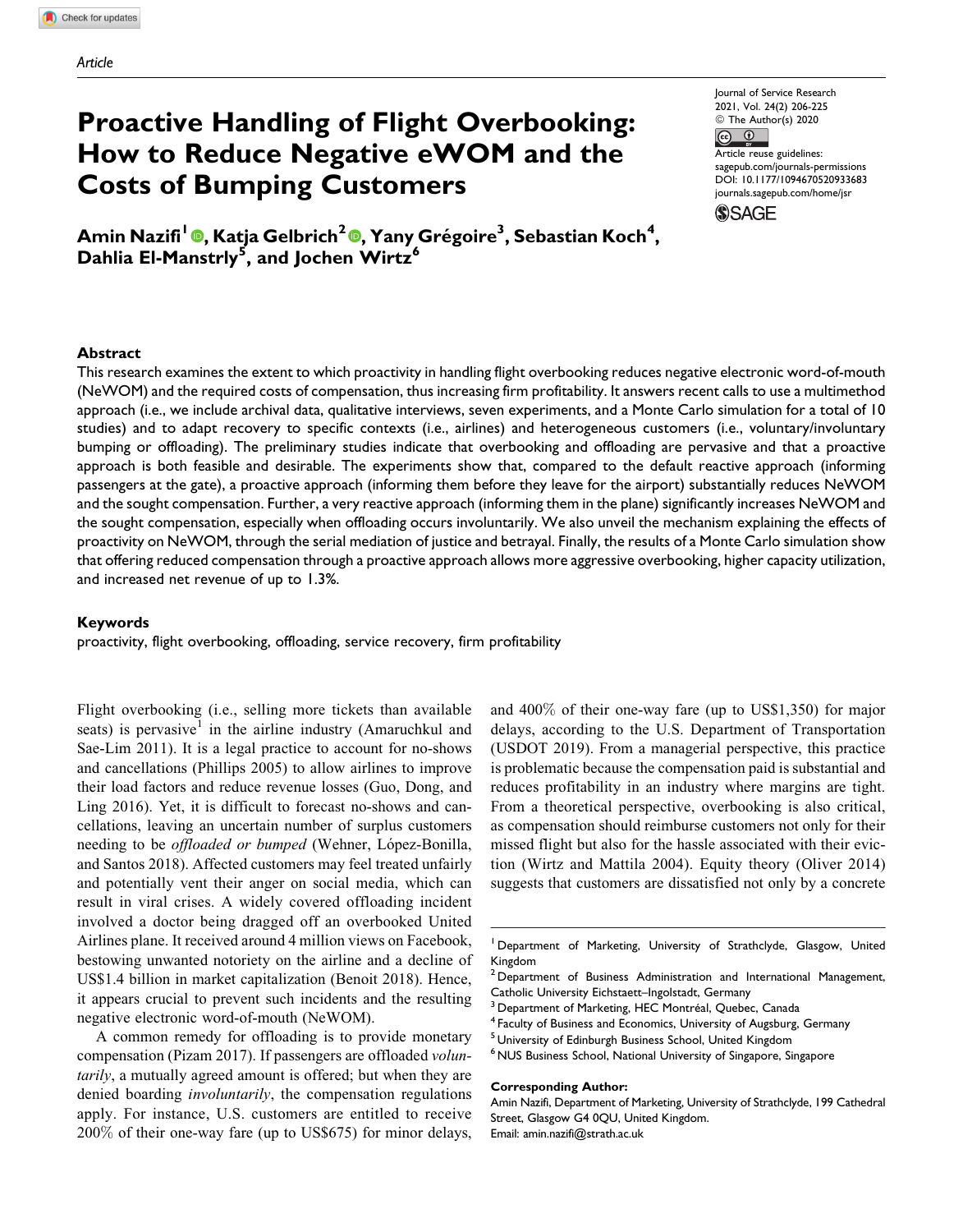service failure but also by a broader sense of inequity, involving humiliation and other negative perceptions. Perceived inequity may be particularly high for customers who are involuntarily offloaded, given their monetary input (e.g., ticket price), added effort and inconvenience (e.g., required rebooking, check-in, and lost time), and psychological distress (e.g., confrontation, stress, and potential embarrassment). Hence, it is questionable whether the legal compensation is effective at restoring a broader sense of equity and preventing NeWOM.

We address this problem by showing that *proactive han*dling of flight overbooking restores equity and prevents NeWOM at only a fraction of the cost of offloading reactively. In broad terms, proactivity is defined as anticipating and preventing problems before they materialize (Bateman and Crant 1999). In the current context, we refer to proactivity (vs. reactivity) as bringing forward (vs. delaying) the moment when passengers are informed about being offloaded to reduce the potential negative consequences. Here, we distinguish between three approaches on the proactivity-reactivity continuum: a default reactive approach (informing customers at the gate), a proactive approach (informing them before they leave for the airport, hereafter referred to as at home), and a very reactive approach (informing them after boarding).

Specifically, the current research makes four key contributions to the service literature. First, we introduce the concept of proactivity to the service recovery literature and apply it to the airline industry. In doing so, we respond to recent literature reviews that have identified a lack of research on the *prerecov*ery phase and adaptive recovery (Khamitov, Grégoire, and Suri 2020; Ringberg, Odekerken-Schröder, and Christensen 2007; Van Vaerenbergh et al. 2019). This research addresses both gaps by presenting a new, preemptive recovery tool (i.e., proactively offering a specific compensation) that needs to be *adapted* depending on the type of offloading (i.e., voluntary or involuntary) and the communication timing (e.g., at home, at the airport or in the plane). Specifically, we find that a highly proactive approach (at home) makes travelers accept minimal compensation—about 5% of the legal amount. In turn, a very reactive approach, when the traveler is in the plane, requires up to 500% of the legal amount.

Second, we further enrich adaptive recovery research by distinguishing between involuntary and voluntary offloading as different contexts. *Involuntary offloading* refers to customers being forced to give up their seat, whereas voluntary offloading refers to customers agreeing to give up their seat amicably in exchange for compensation. The examination of these two contexts is important because most offloading situations occur on a voluntary basis (although involuntary offloading remains frequent). We show that when passengers are voluntarily offloaded, the compensation can be reduced by 50% compared with involuntary offloading. These findings enrich prior research, which shows that complainers report higher fairness when having a choice over the recovery offered by firms (Mattila and Cranage 2005).

Third, we unveil the mechanism explaining the effects of proactivity on NeWOM through the serial mediation of justice and betrayal (Noone 2012; Wangenheim and Bayón 2007). Indeed, more reactive approaches tend to be viewed as acts of betrayal because the airline has intentionally violated an implicit promise (e.g., see Grégoire and Fisher 2008). Hence, we argue for the serial sequence "proactivity  $\rightarrow$  justice  $\rightarrow$ betrayal  $\rightarrow$  NeWOM" in most situations.

Fourth, we demonstrate the effects of different compensation levels on firm profitability at different proactivity degrees. Here, a Monte Carlo simulation shows that proactive handling of overbooking can simultaneously reduce NeWOM and increase profitability. Specifically, we found that net revenues increase from 0.1% to 1.3% for flights with excess demand through reduced compensation with a proactive approach. Thus, we address an important gap in the service literature: showing the effects of recovery tools on financial metrics (Khamitov, Grégoire, and Suri 2020; Van Vaerenbergh et al. 2019).

# **Theoretical Development**

#### *Flight Overbooking as an Intentional Service Failure*

A service failure occurs when customers perceive that the initial service delivery falls below their expectations or "zone of tolerance" (Holloway and Beatty 2003). In this regard, Hirschman (1970) states that apart from accepting a service failure and remaining *loyal*, customers have two options: *exit* the relationship or communicate their dissatisfaction (i.e., voice). Typically, voice refers to a complaint to the firm, but Hirschman (1970) acknowledges that customers may not do so when they believe complaining is futile. Hence, another form of voice has been added: Communicating one's dissatisfaction by spreading negative WOM, which can be more detrimental as it occurs beyond a firm's control. Further, it can seriously damage a firm's image and prevent other customers from using its services (Hogan, Lemon, and Libai 2003).

The mass adoption of social media has empowered customers to electronically share their negative feelings with many others (Balaji, Khong, and Chong 2016). Accordingly, our key outcome of interest is NeWOM defined as disgruntled people promoting negative information about a firm on various online platforms (Wilson, Giebelhausen, and Brady 2017). NeWOM has significant detrimental impacts on other customers' product evaluation, decision making, and loyalty because of its reach and persuasive intent (Chevalier and Mayzlin 2006; Vermeulen and Seegers 2009).

The airline industry is particularly prone to service failures (Palmer and Bejou 2016) including, for example, delays, lost luggage, or unfriendly service. In contrast to these service flaws, we consider flight overbooking to be an *intentional service failure*. It is a deliberate operational act with a clear probability—that is, the number of booked passengers exceeding the number of available seats. Firms actively implement overbooking to optimize capacity utilization and maximize profit. Thus, airlines are unlikely to eliminate overbooking, even though it affects hundreds of thousands of passengers annually (Noone 2012). As a result, airlines need to deploy tactics to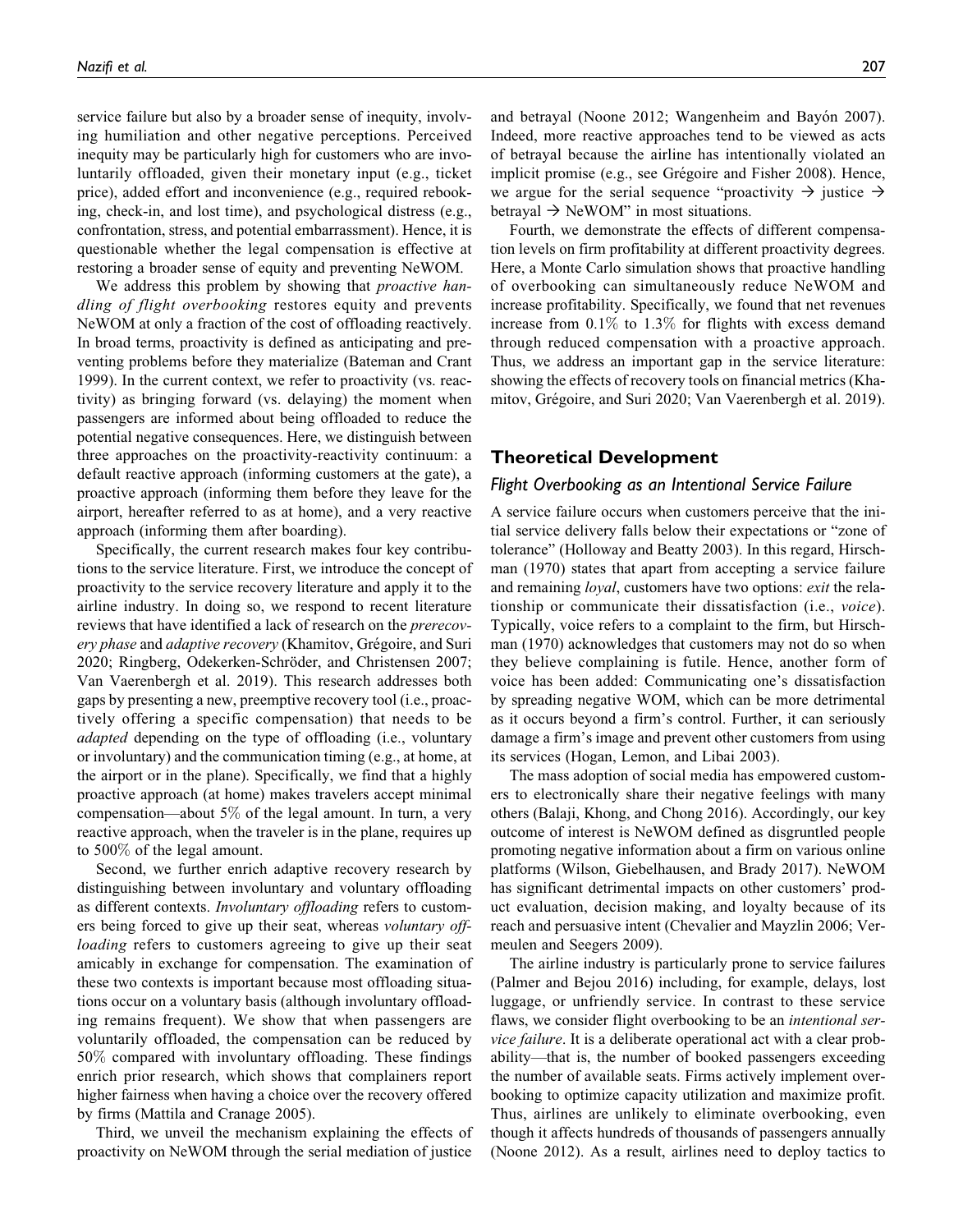mitigate the negative consequences of overbooking, and we propose that proactivity could be an effective tactic to pursue.

#### *Proactivity in Handling Flight Overbooking*

Bateman and Crant (1999, p. 2) state that proactive behavior in an organization is "to anticipate and prevent problems" before they arise. Accordingly, we define proactivity in a service failure and recovery context as firms anticipating potential service failures and acting prior to customer reactions to control or minimize the impact of these failures. As such, a proactive approach represents a forward-focused action, which allows firms to focus on preventing negative customer responses to a service failure rather than correction (Challagalla, Venkatesh, and Kohli 2009). Examples include informing customers about potential problems, actively seeking customer feedback regardless of the success or failure of past interactions (Voorhees et al. 2017), and assisting customers before they encounter service failures. These approaches tend to be beneficial for customers because they can signal a firm's sense of caring at an early stage and thereby mitigate a potential crisis. Further, by recognizing potential conflicts earlier, firms can offer a faster resolution (Challagalla, Venkatesh, and Kohli 2009) and, as a result, ensure superior service quality (Pomirleanu, Mariadoss, and Chennamaneni 2016). Indeed, there is growing empirical evidence that a proactive (vs. reactive) interaction increases favorable customer outcomes and reduces negative customer attitudes and behaviors (Mikolon, Quaiser, and Wieseke 2015; Pomirleanu, Mariadoss, and Chennamaneni 2016).

Aviation experts also believe that proactively handling overbooking could help reduce its negative consequences such as NeWOM (Powley 2017). Airlines often wait until passengers arrive at the airport and offload them at the gate or, even worse, when they are in the plane (a very reactive approach). In contrast to these approaches, airlines could inform passengers in advance, before they leave for the airport (a proactive approach). The default reactive approach at the gate is not ideal because it causes much inconvenience. Customers have to return home or, when accepting to be booked on a later flight, have to wait for several hours at the airport. Compared to this default reactive approach, a proactive approach avoids this stress and hassle. For example, customers learn at home that the flight is overbooked, and they can rearrange travel plans from the comfort of their home. A very reactive approach comprises even more hassle than the default reactive situation. Here, customers have already boarded and are "ready to go." Hence, they may feel humiliated and be reluctant to give up their seat. Overall, we expect that, compared to the default reactive approach, a proactive (very reactive) handling of overbooking will decrease (increase) NeWOM.

We draw on equity theory (Adams 1965)—which is influenced by the theory of social exchange (Homans 1958)—to explain the effects of proactivity. Equity theory highlights the "rule of justice" as a social norm, which prescribes that people

who engage in social interactions expect the rewards for both parties to be proportional to their investments. If people perceive that they benefit less than their counterparts, they feel entitled to proportionally reduce their investments or require an ex post increase in their rewards (Homans 1961). In case of a service failure, customers feel disadvantaged because their reward is decreased since they cannot (fully) use the service they paid for. They perceive that their relationship with the firm becomes unbalanced, as their reward-investment ratio is smaller. However, firms can restore perceived justice when providing an appropriate recovery (e.g., compensation) to increase customers' rewards ex post. Indeed, the service failure literature presents justice as the dominant theory in this context (Wirtz and Mattila 2004), and justice perceptions are shown to mediate the effect of organizational strategies on customer reactions (Gelbrich and Roschk 2011).

Grégoire and Fisher (2008) further articulate this link, arguing that when perceived justice is low, customers may feel betrayed. Perceived betrayal is a "belief that a firm has intentionally violated what is normative in the context of their relationship" (Grégoire and Fisher 2008, p. 250). Customers think that the firm did not comply with the norm to provide a seamless service in exchange for the price paid (Van Vaerenbergh, Larivière, and Vermeir 2012). This belief, in turn, ultimately drives customers' retaliatory behaviors, such as NeWOM.

We apply this reasoning to the current context, where affected customers may not only perceive injustice (as they are offloaded from a particular flight they paid for) but also feel betrayed (as offloading is an intentional violation of the norm to deliver the promised service). This is where proactivity comes into play. In the case of a very reactive approach (offloading in the plane), the hassle for customers is extremely high. First, they are escorted out of the airplane as if they were undesirable customers. Then, they need to rearrange their travel plans and wait at the airport. Accordingly, a very reactive approach should further increase injustice perceptions and, thus, perceived betrayal, which then facilitates NeWOM. In contrast, a proactive approach (informing customers at home) enables customers to conveniently adjust their travel plans. This behavior may help to restore a more balanced "reward to investment" ratio for customers because they benefit from a more convenient process (an increased reward to investment ratio). Hence, firms will have complied with the norm of providing the best service in the given overbooking situation. Thus, a proactive approach reduces injustice perceptions as well as perceptions of betrayal, ultimately decreasing NeWOM. Formally:

Hypothesis 1: Compared to the default reactive approach in the handling of flight overbooking, the decrease (increase) of NeWOM through a proactive (very reactive) approach can be explained by a serial mediation: proactivity  $\rightarrow$ increased perceived justice  $\rightarrow$  decreased perceived betrayal → decreased NeWOM.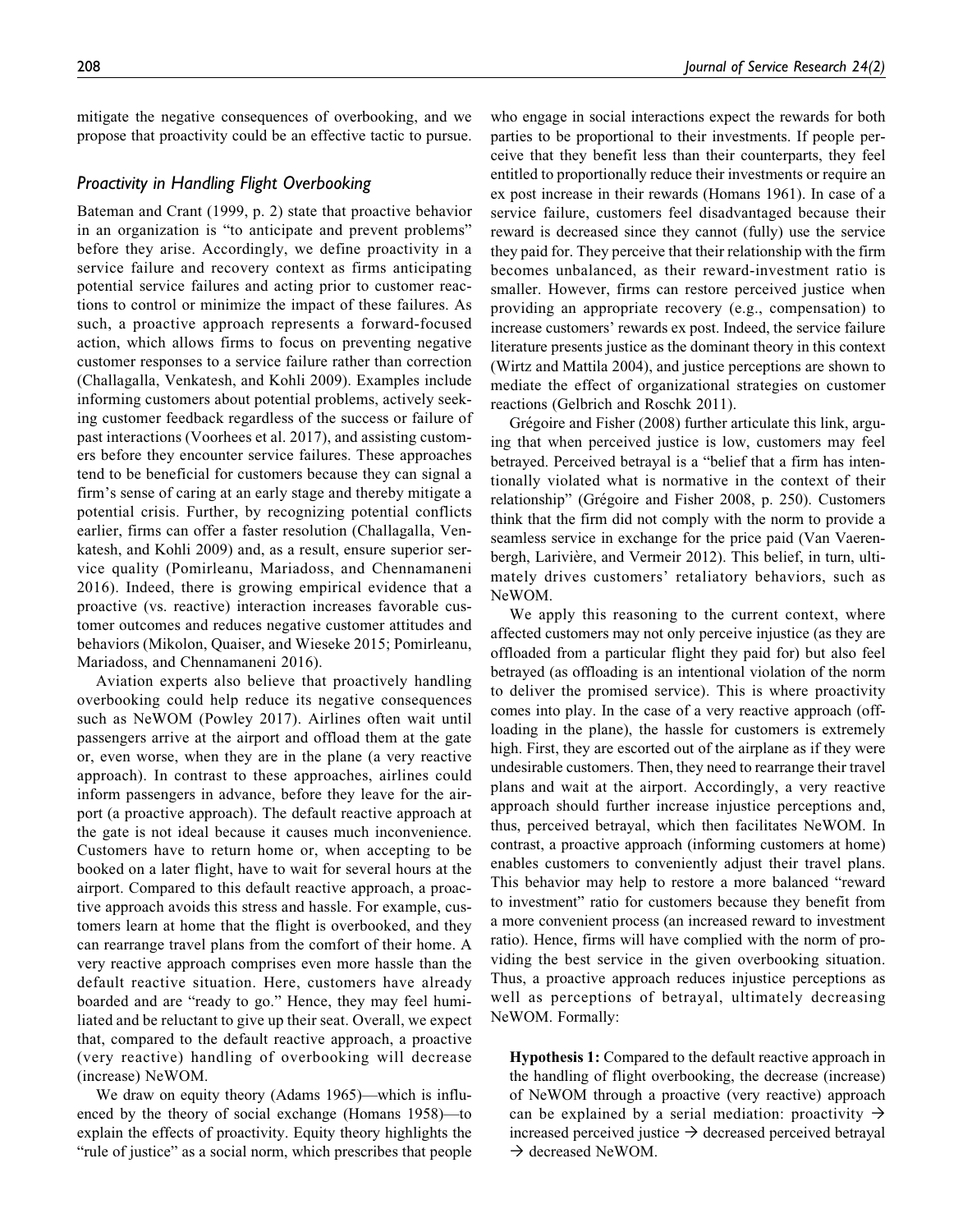# *Compensation Levels at Different Degrees of Proactivity*

Service recovery research shows that monetary compensation for a service failure has positive effects on customer responses (Roschk and Gelbrich 2017). These effects are also explained by justice perceptions, as compensation can restore equity through an improvement of the reward to investment ratio (Andreassen 2000; Mostafa et al. 2015). A core question in this context is to identify an effective (but not excessive) level of compensation (Gelbrich, Gäthke, and Grégoire 2015; Roggeveen, Tsiros, and Grewal 2012). Some studies suggest that even small amounts can be effective (Davidow 2003; Wirtz and Mattila 2004), while others suggest that overcompensation may be required to improve perceived justice and reduce NeWOM (Migacz, Zou, and Petrick 2018; Wangenheim and Bayón 2007). Overall, the effect of compensation tends to be stronger with increasing levels, but at declining incremental rates (Gelbrich, Gäthke, and Grégoire 2015). Building on this literature, what could be an effective compensation strategy in an airline overbooking context?

We argue that some form of *adaptive* compensation is needed (Khamitov, Grégoire, and Suri 2020), depending on the proactivity level displayed by the airline. In other words, there is no universal amount of compensation that would fit all situations. We argue that the more proactive an airline is, the lower the compensation could be. Specifically, proactivity should play a key role in moderating the effectiveness of compensation on NeWOM. Here, proactivity represents a key divider of compensation, whereas reactivity is a key multiplying factor. Compared to denying boarding at the gate (i.e., default reactive-gate approach), informing passengers before leaving their homes (i.e., proactive-home approach) demonstrates that an airline is sincere, empathetic, and just. In this context, a much lower level of compensation—a small fraction of what would be required at the gate—would restore the reward to investment ratio, resulting in minimal NeWOM. By contrast, when passengers need to leave the plane because of overbooking (i.e., very reactive-plane approach), high amounts of compensation—many times the amount required at the gate—would be needed to rebalance the equity ratio (restore justice) and reduce NeWOM. Formally:

Hypothesis 2: Proactivity moderates the effect of compensation on NeWOM such that a proactive (very reactive) approach requires a fraction (multiplication) of the required compensation compared to the default reactive approach.

#### *The Moderating Role of Voluntariness*

We also propose that the voluntary or involuntary context of offloading moderates the effect of compensation on NeWOM. Theoretically, voluntary offloading can take place at any stage, from a proactive home approach to a very reactive offloading situation in the plane. However, in real life, passengers may only be involuntarily offloaded in the reactive-gate or very reactive-plane conditions. Offloading passengers at home is typically voluntary; there is enough time to find volunteers even if some passengers refuse to be offloaded. Hence, we pay special attention to the two reactive situations (i.e., at the gate and in the plane) in this section.

The Civil Aeronautics Board introduced the "voluntary auction scheme" in 1978 to reduce involuntary offloading. According to this regulation, at times of overbooking, airlines must ask for volunteers for the next flight in exchange for incentives at the airline's discretion. To do so, airlines first try to identify volunteers; and, if more offloading is still needed, they proceed with involuntarily offloading by following certain rules (Garrow, Kressner, and Mumbower 2011).

When a flight is overbooked and customers are denied boarding *involuntarily*, airlines in the United States are legally required to pay up to US\$1,350 in compensation (subject to some conditions). However, passengers can *voluntarily* agree to be offloaded at a much lower compensation level. For example, United Airlines and American Airlines allow passengers to volunteer to reschedule their flights and to state their desired compensation in case of overbooking.

Voluntary offloading means that customers are offered a choice: forfeiting their seat in exchange for compensation or insisting on being boarded. Having a choice is generally associated with self-responsibility, and this heightened self-control can improve perceptions of justice (Mattila and Cranage 2005). Indeed, Wittman (2014) finds that voluntary offloading does not increase complaints, although involuntary denying does. Further, customers perceive different levels of acceptable service—due to personal circumstances—that result in fluctuations in their zone of tolerance (Zeithaml, Berry, and Parasuraman 1993). That is, customers voluntarily accepting to be offloaded may be flexible to travel at a later time, may perceive the inconvenience as less severe, and view the rewards as attractive (e.g., compensation, free meals, and accommodation), which restores the equity ratio and reduces NeWOM. As such, the compensation necessary to significantly reduce NeWOM should be much lower when customers step back voluntarily rather than involuntarily. Formally:

Hypothesis 3: In reactive (at the gate) and very reactive offloading (in the plane), voluntariness moderates the effect of compensation on NeWOM such that a smaller compensation is needed for *voluntary* compared to *involuntary* offloading.

### **Overview of Studies**

The empirical section comprises 10 studies. First, we conducted two preliminary studies to justify our research by using archival data and airline expert interviews. Study 1 then experimentally tests the effects of proactive versus reactive offloading on NeWOM and the mechanism explaining this effect (Hypothesis 1). Studies 2a, 2b, and 2c experimentally test the compensation levels required to reduce NeWOM at different degrees of proactivity-reactivity (Hypothesis 2). Studies 3a, 3b, and 3c further refine the proactivity-reactivity approaches.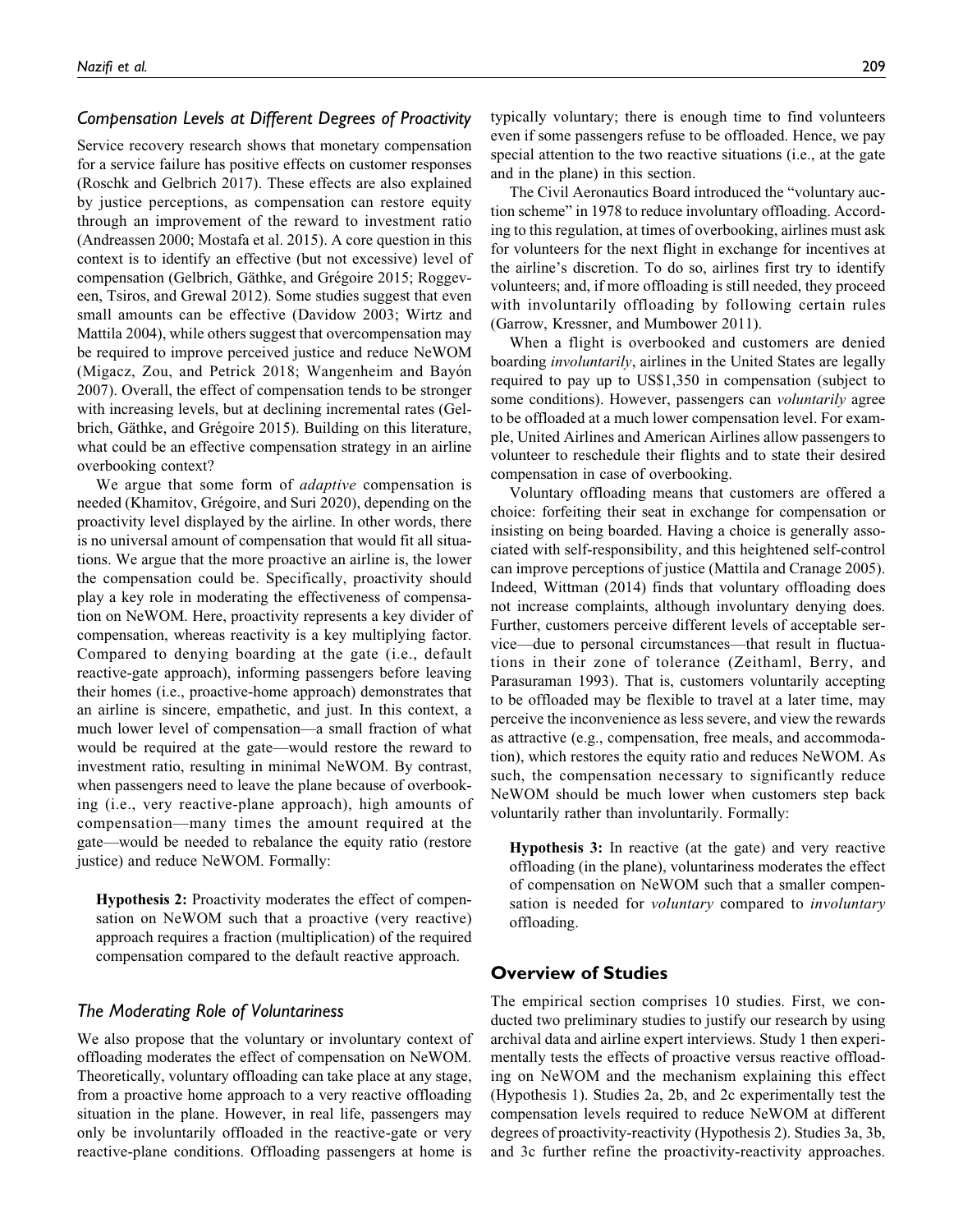Study 3a explores different intervention times for the proactive-home strategy; whereas studies 3b and 3c examine the effect of voluntariness for the reactive-gate and very reactive-plane situations (Hypothesis 3). Finally, Study 4 is a Monte Carlo simulation that analyzes the impact of the compensation levels derived from our prior studies on an airline's net revenue.

# **Preliminary Studies**

#### *Archival Data Analysis*

This preliminary study was used to show that overbooking is an ongoing and common practice. It was based on archival data from the Air Travel Consumer Report published by the USDOT (2019). It contains information on the number of enplaned passengers, expressed in terms of voluntary and involuntary denied boarding, and we analyzed the frequencies of denied boarding by the four largest U.S. airlines (American, Delta, Southwest, and United) from 2008 to mid-2019 (see Web Appendix B1). The results show that denied boarding occurs frequently with values ranging from about 45,000 passengers (about 3 per 10,000 passengers for Southwest Airlines in 2017) to almost 150,000 passengers (almost 12 per 10,000 passengers for Delta in 2015). Most offloading was voluntary (despite frequent involuntary instances).

These results show that overbooking in the U.S. airline industry occurs continually. At first glance, the relative values (per 10,000 passengers) seem low. Yet large providers like American Airlines handle more than 100 million customers per year; and as a result, absolute values of denied boarding are high, with hundreds of thousands of customers affected every year. Hence, offloading is a pervasive issue that warrants further investigation. Although airlines follow the "voluntary auction scheme," involuntary offloading still affects thousands of passengers every year. Although the frequency of this practice is relatively low, its effects on individuals and airlines are consequential. To examine the reasons for and practices of offloading, we next interviewed industry experts.

#### *Airline Expert Interviews*

We conducted six interviews with industry experts across three continents (see Web Appendix A1 for details). We used theoretical sampling and conducted interviews until we reached saturation at the sixth interview (Glaser and Strauss 2017). A semistructured interview guide was used to explore the (1) frequency of overbooking, (2) accuracy of no-show predictions, (3) timing and selection criteria for offloading, (4) voluntary versus involuntary offloading, and (5) compensation offered.

*Overbooking frequency.* All experts agreed that overbooking is a common practice around the world. There are differences between airlines (e.g., high-end airlines tend to be less aggressive in their policies) and booking classes (e.g., overbooking is most prevalent for economy class). Furthermore, all experts agreed that overbooking leads to offloading.

*Accuracy of no-show predictions.* There seem to be vast differences between airlines' ability to predict no-shows. Best practice airlines use sophisticated algorithms, increasingly supported by artificial intelligence (AI), to predict no-shows. These algorithms include a large variety of factors, such as departure time, day of the week, school holidays, peak times for business travel, and destinations. Furthermore, early checkin and booking information help to enhance prediction accuracy. For instance, passengers who check in early and families and groups are less likely to be no-shows. However, better predictive capabilities do not eliminate offloading. Rather, they allow airlines to achieve load factors closer to 100% without increasing offloading. In addition, flight disruptions are frequent (e.g., due to bad weather, technical issues, and delayed connecting flights) and can also lead to overbooking. Consequently, offloading will remain part of the airline business, regardless of prediction capabilities.

*Timing and selection criteria.* The timing of offloading depends on the technical sophistication of an airline and its customer orientation. Most offloading happens at check-in or at the gate. However, a few leading airlines have already introduced proactive offloading, which occurs 24–48 hours before departure. These are viewed as best practices, and the interviewed experts believe that proactive offloading will become more common in the future. Importantly, most airlines do not offload customers with high loyalty status. The more passenger-oriented airlines are also careful not to offload certain passengers, such as families, groups, and customers with connecting flights.

*Voluntary versus involuntary offloading.* Both are common. However, the airlines with the best reputations strive to minimize involuntary offloading. Airlines that still use a lot of involuntary offloading are reputed—at least among our experts—to be less customer oriented. These airlines tend to have fewer and less well-trained employees at the airport to handle voluntary offloading.

*Compensation.* All interviewees agreed that the compensation offered varies according to several factors. For example, compensation tends to be higher for offloading that is close to departure time (vs. earlier), involuntary (vs. voluntary), longhaul (vs. short-haul) flights, and without a convenient alternative. Furthermore, a few airlines experiment with reservation and online check-in systems that allow customers to opt in for potential offloading. Here, travelers can specify the amount they would accept for a certain delay period (e.g., up to a few hours or next day departure). These systems allow airlines to offload passengers when needed at the lowest cost, while still ensuring passenger satisfaction.

# **Discussion**

The two preliminary studies show that overbooking is pervasive and affects hundreds of thousands of customers in the United States. Although voluntary offloading is considered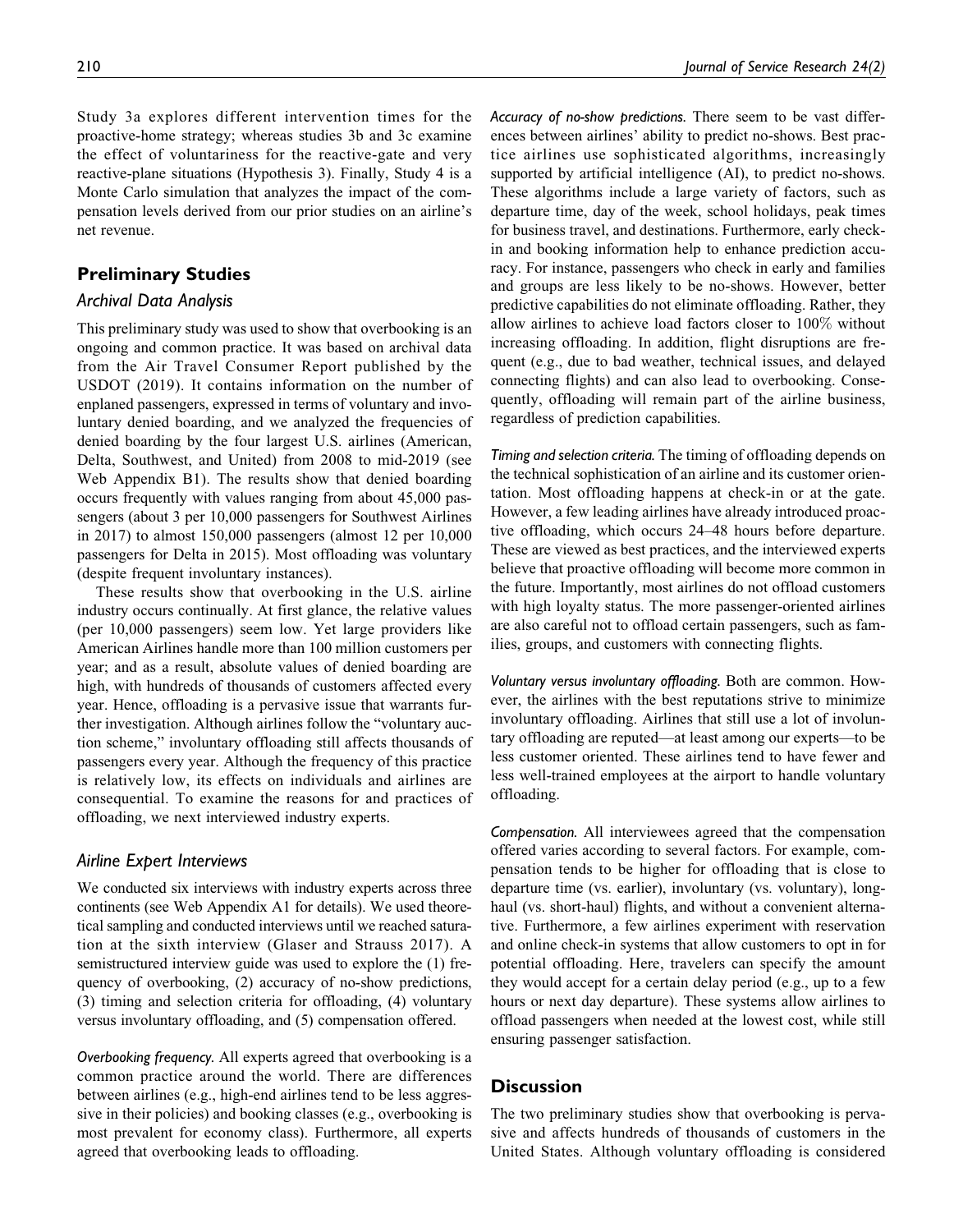best practice, involuntary offloading still occurs and is particularly detrimental to customers and airlines. Importantly, a proactive handling of overbooking seems both beneficial and feasible, especially for progressive airlines with AI-based predictive models. Finally, it seems that informing passengers at an early stage reduces NeWOM and the amount of sought compensation.

# **Study 1: Proactivity in Offloading**

### **Purpose, Sample, and Procedure**

Study 1 tests if proactivity (reactivity) reduces (increases) NeWOM explained by a serial mediation through justice and betrayal (Hypothesis 1) and rules out alternative explanations. We conducted a scenario-based experiment using audiovisual stimuli. In total, 108 U.S. participants ( $M_{\text{age}} = 31.9$ , female = 50.9%) were recruited via Clickworker that is a crowd-based consumer panel in different countries including the United States. We used a one-factor between-subjects design with three proactivity degrees (proactive-home, default reactivegate, very reactive-plane), and respondents were randomly assigned to one of the conditions (here and also in all subsequent studies). The core scenario describes a passenger who plans to go on holiday but is informed that the flight is overbooked. He/she is now on a waiting list to be rebooked later (see Web Appendix A2 for vignettes).

The proactivity-reactivity dimension was manipulated by varying the point in time when the passenger learns about the overbooking. In the default reactive-gate condition, the passenger has checked in and passed the security check and is waiting at the boarding gate when he/she is informed that the flight is overbooked. In the *proactive-home condition*, the passenger is still at home when he/she is contacted by the airline 8 hours before the flight. Eight hours was determined as a starting point for our research on the basis of having to be at the airport 3 hours before the departure and up to 2 hours travel time to the airport. But, for someone who needs to take an early morning flight (e.g., at 6 a.m.), a 5-hour window may not be practical. Therefore, we chose the 8-hour intervention time to ensure that people can be contacted in advance regardless of the time of the flight. While our interview experts suggested earlier intervention times (i.e., 24–48 hours)—which is tested in Study 3a this study uses a conservative time that enables better prediction of no-shows. For the very reactive-plane condition, the passenger has already boarded the plane; but after being informed about the overbooking, he/she is escorted off the plane. The core scenario continues by stating that the next available flight is tomorrow afternoon. After reading the scenario, the respondents were asked to imagine themselves in the situation before answering a series of questions.

The dependent variable NeWOM was measured by 3 items adapted from Grégoire, Laufer, and Tripp (2010; e.g., I would complain about the issue through social media to make public the behaviors and practices of the airline;  $\alpha = .94$ ). The mediator-perceived justice was measured by 7 items taken

from Roschk and Gelbrich (2017) and Grégoire, Laufer, and Tripp (2010; e.g., The outcome I received was fair;  $\alpha = .92$ ).

Perceived betrayal was captured by 5 items taken from Grégoire and Fisher (2008; e.g., Because of this incident, I would feel betrayed;  $\alpha = .93$ ). As controls, we measured service importance (single item) and failure severity (3 items,  $\alpha =$ .92) with semantic differential scales adapted from Hess, Ganesan, and Klein (2003) and blame attributions (3 items,  $\alpha = .91$ ) adapted from Gelbrich, Gäthke, and Grégoire (2015). Unless otherwise stated, items were measured on 7-point Likert-type scales anchored at  $1 =$  strongly disagree and  $7 =$  strongly agree (see Web Appendix A3).

### **Manipulations Check**

The proactivity manipulation was checked using six selfdeveloped items on a semantic differential scale of 1–11 (e.g., I believe the airline's efforts in dealing with the overbooking incident was reactive [1]... proactive [11];  $\alpha = .95$ ). The mean values differed significantly across the three conditions in the desired direction,  $M_{\text{home}} = 8.31 > M_{\text{gate}} = 6.21 >$  $M_{\text{plane}} = 3.49, F(2, 97) = 30.18, p < .001$ . As an attention check, crosstabs for the three experimental conditions and the manipulation check of proactivity showed that 97.1%, 94.1%, and 87.2% of the subjects correctly indicated that they received the overbooking information at the gate, at home, or in the plane, respectively. The manipulation worked as intended, and we removed respondents with incorrect answers, resulting in a net sample of  $n = 100$ . Respondents perceived the scenario as realistic ( $M_{\text{Realism}} = 5.86$  vs. scale midpoint 4.00,  $p < .001$ ).

#### **Results**

Prior to formally testing Hypothesis 1, we examined the main effects of proactivity-reactivity on the dependent variable and mediators. Three analyses of covariance (ANCOVAs) were conducted, using the proactivity-reactivity manipulation as the independent variable and NeWOM, justice, and betrayal, respectively, as the dependent variables. All ANCOVAs included service importance, severity, and blame as controls. Results for NeWOM indicate a significant main effect of proactivity-reactivity,  $F(2, 94) = 14.33, p < .001, \eta^2 = .23$ . Post hoc tests reveal that compared to the default reactive-gate condition ( $M_{\text{gate}} = 4.42$ ), the level of NeWOM is significantly lower in the proactive-home condition ( $M_{\text{home}} = 3.23, p < .01$ ), but significantly higher in the very reactive-plane condition  $(M_{\text{plane}} = 5.27, p < .05).$ 

A mirror-inverted pattern can be observed for the mediator perceived justice. Results indicate a significant main effect of proactivity,  $F(2, 94) = 16.57, p < .001, \eta^2 = .26$ . Post hoc tests show that compared to the default reactive-gate condition  $(M<sub>gate</sub> = 4.51)$ , justice is significantly higher in the proactivehome condition ( $M_{\text{home}} = 5.13$ ,  $p < .05$ ), but significantly lower in the very reactive-plane condition ( $M_{\text{plane}} = 3.44$ ,  $p < .001$ ). For the mediator perceived betrayal, the main effect of proactivity is also significant,  $F(2, 94) = 10.39$ ,  $p < .001$ ,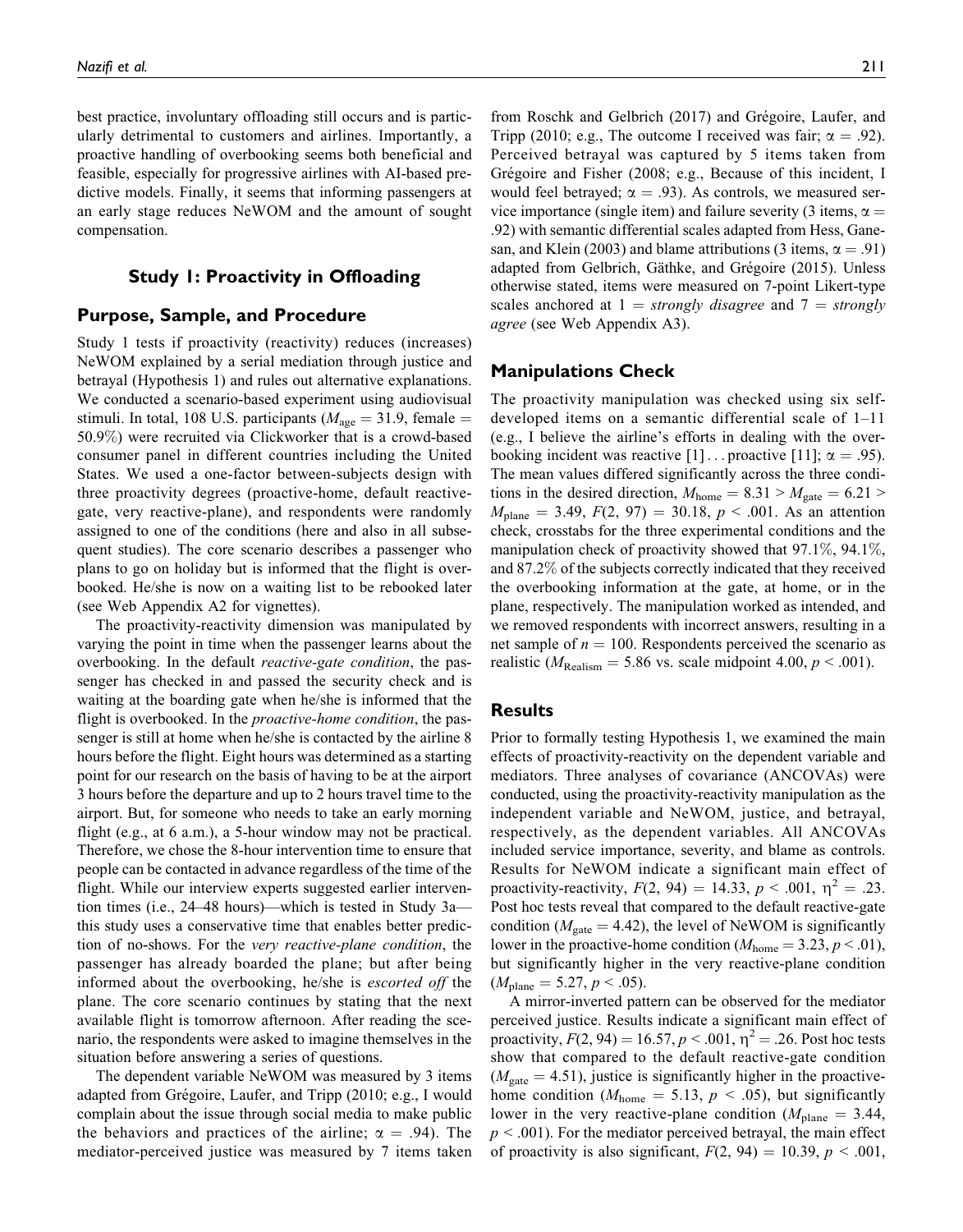

**Figure 1.** Results of serial mediation analyses (Study 1). (Panel A) Effects of a higher proactivity compared with the default-gate approach. (Panel B) Effects of a higher reactivity compared with the default-gate approach.

 $\eta^2 = .18$ . Post hoc tests indicate the same pattern as for NeWOM: Compared to the default reactive-gate condition  $(M<sub>gate</sub> = 4.00)$ , the level of betrayal is significantly lower in the proactive-home condition ( $M_{\text{home}} = 3.13$ ,  $p < .01$ ), but higher in the very reactive-plane condition ( $M_{\text{plane}} = 4.64$ ,  $p = .05$ ). The controls are significant at the 5% level in all analyses, except for failure severity in the ANCOVA for NeWOM  $(p=.24)$ .

#### *Test of Hypothesis 1*

The sequential processing "proactivity-reactivity  $\rightarrow$  justice  $\rightarrow$ betrayal  $\rightarrow$  NeWOM" was tested using PROCESS Model 6 (Hayes 2017). As the independent variable proactivityreactivity dimension is multicategorical, the first group (default reactive-gate) served as a baseline, which was tested against the two other conditions (Hayes 2017). Again, service importance, severity, and blame were used as controls.

Figure 1 (Panel A) shows the mediation results for a proactive-home approach (vs. the default reactive-gate approach). Regression analyses show a significant positive effect of proactivity on justice ( $b = .62$ ,  $p < .05$ ), a significant negative effect of justice on betrayal ( $b = -.46, p < .001$ ), and a significant positive effect of betrayal on NeWOM ( $b = .57$ ,  $p < .001$ ). Further, the direct effect of the proactivity-reactivity on NeWOM is nonsignificant at the 5% level when the two mediators are conjointly included ( $b = -.64$ ,  $p = .06$ ), compared to a model without the mediators  $(b = -1.19, p < .01)$ . Consistent with Hypothesis 1, the serial indirect effect is negative and significant, as indicated by the 95% confidence interval excluding zero  $(-.16, 95\%$  confidence interval [CI] = [-.39, -.02]). The simple mediations going through justice or betrayal alone are nonsignificant (see indirect effects at the upper left side of Panel A).

Figure 1 (Panel B) depicts the mediation results for a very reactive-plane approach (vs. the default reactive-gate approach). Regression analyses show a significant negative effect of proactivity on justice ( $b = -1.08$ ,  $p < .001$ ), a significant negative effect of justice on betrayal ( $b = -.46, p < .001$ ), and a significant positive effect of betrayal on NeWOM  $(b = .57, p < .001)$ . Further, the significant direct effect of proactivity on NeWOM ( $b = .86$ ,  $p < .05$ ) becomes nonsignificant when the two mediators are conjointly included ( $b = .41$ ,  $p = .24$ ). Importantly, the serial indirect effect is positive and significant, as indicated by the 95% confidence interval excluding zero ( $b = .28, 95\%$  CI [.08, .59]), while the simple mediations going through justice or betrayal are nonsignificant. In sum, the results support Hypothesis 1.

### *Ruling Out a Reversed Causal Effect*

Another mediation analysis was conducted to rule out a reversed causal effect for the two mediators by testing the following sequence: "proactivity-reactivity  $\rightarrow$  betrayal  $\rightarrow$  justice  $\rightarrow$  NeWOM." The corresponding indirect effects for default reactive-gate versus proactive-home ( $b = -.03, 95\%$  $CI$   $[-.13, .05]$ ) and default reactive-gate versus very reactiveplane ( $b = .02, 95\%$  CI [ $-.04, .10$ ]) are nonsignificant.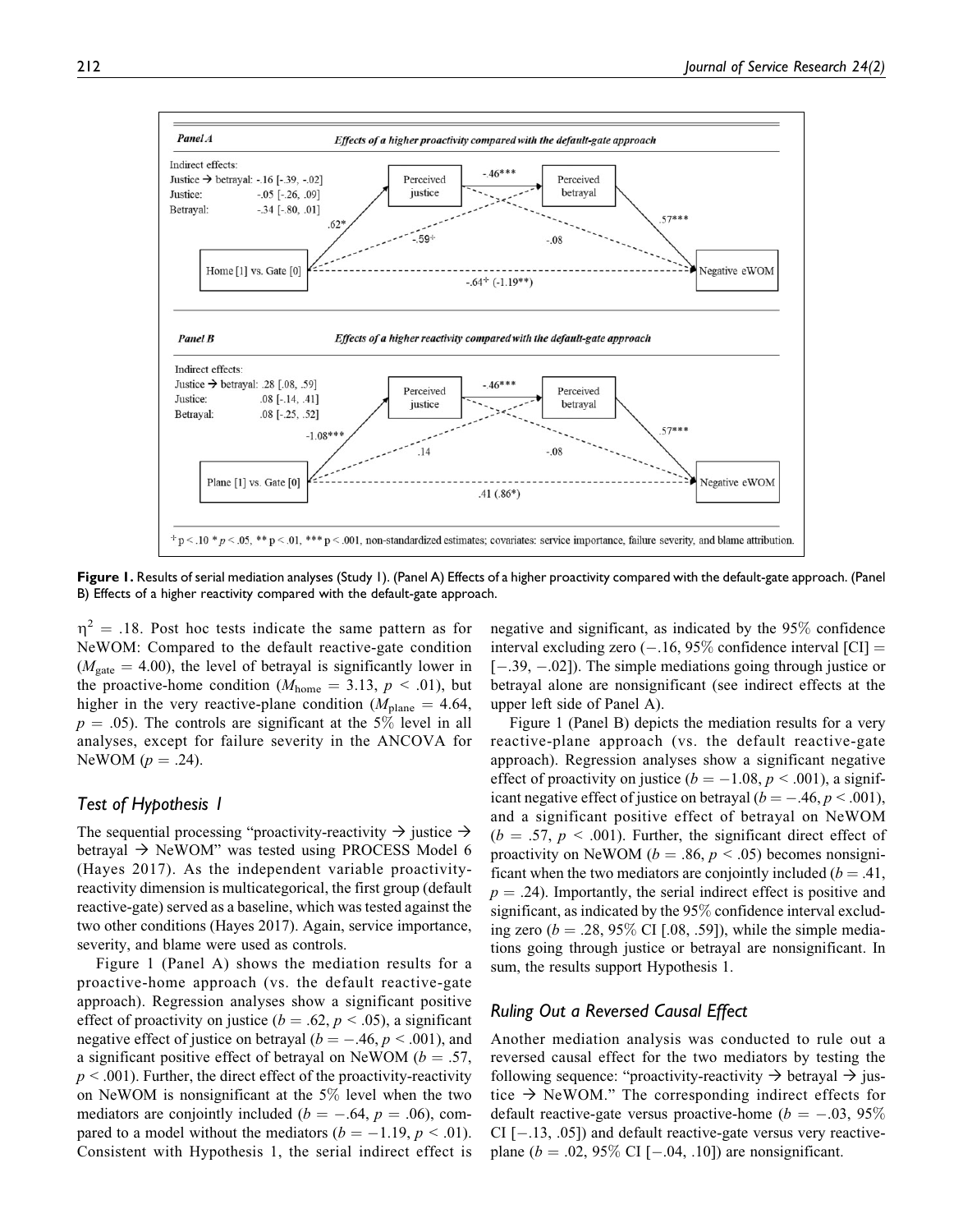### **Discussion**

Study 1 supports Hypothesis 1 and shows that a proactive approach decreases and a very reactive approach increases NeWOM mediated by justice and betrayal. While it is common practice to inform passengers at the gate that their flight is overbooked, informing customers earlier (i.e., at home) significantly reduces NeWOM, whereas informing them later (i.e., in the plane) further increases NeWOM. These results support the view that informing passengers early about overbooking—at best at home, at least at the boarding gate, but not in the plane—reduces NeWOM. This effect can be explained by a serial mediation: Proactivity increases justice perceptions, which, in turn, reduce feelings of betrayal and thus reduce NeWOM. A reversed reasoning (betrayal  $\rightarrow$  justice) can be ruled out.

#### **Study 2a: Compensation Levels**

# **Purpose, Sample, and Procedure**

Study 2a tests how much compensation is effective in reducing NeWOM at different degrees of proactivity-reactivity (Hypothesis 2), with Studies 2b and 2c refining the compensation amounts. We used a 3 (proactivity: proactive-home, default reactive-gate, and very reactive-plane)  $\times$  4 (compensation: low, medium-legal, high, excessive) between-subjects design with 12 conditions. The sample comprised 413 U.S. participants  $(M<sub>age</sub> = 34.2, female = 67.3%) recruited via Clickworker.$ 

The first part of the scenario describes the same overbooking situation as in Study 1, manipulating proactivity-reactivity at the same three degrees: proactive-home, default reactivegate, and very reactive-plane. Compensation level was manipulated in the second part of the scenario at four different levels: US\$675, US\$1,350, US\$2,700, and US\$10,000. The mediumlegal level of US\$1,350 for involuntary offloading with a major delay (USDOT 2019) served as a 100% reference point. Accordingly, 50% (US\$675) and 200% of this value (US\$2,700) were used as low and high levels of compensation, respectively. Further, in response to the rise in customers' awareness, many airlines such as United and Delta have now increased their compensation up to US\$10,000 for passengers who are willing to give up a seat (Hankel 2017). Therefore, US\$10,000, which is roughly 700% of the legally required compensation level, was included as an excessive compensation level. In line with Basso and Pizzutti (2016), we measured NeWOM after the first (i.e., after the overbooking incident and before receiving compensation, T1) and the second part of the scenario (i.e., after receiving compensation, T2), which allowed us to examine the effectiveness of each compensation level compared to the baseline. We used the same scales for NeWOM ( $\alpha$  in T1 = .91,  $\alpha$  in T2 = .94), the controls, and manipulation checks as in Study 1 (the latter two measured at T1).

#### **Manipulation Checks**

Of the respondents, 97%, 89%, and 82% correctly indicated that they received the overbooking information at the gate, at home, and in the plane, respectively. Hence, the manipulation was successful. For further analyses, we removed respondents with incorrect answers, yielding a net sample of 364 participants. As the different compensation levels are a direct and observable form of manipulation, a manipulation check was not deemed necessary (Perdue and Summers 1986). The respondents perceived the scenarios as realistic ( $M_{\text{Realism}} =$  $5.82 > 4.00, p < .001$ ).

# **Results**

As in Study 1, an ANCOVA was conducted with proactivityreactivity and compensation as independent variables, NeWOM as the dependent variable, and service importance, severity, and blame as controls. The results show significant main effects of proactivity-reactivity,  $F(2, 349) = 7.76$ ,  $p < 0.01$ ,  $\eta^2 = .04$ , and compensation level,  $F(3, 349) = 4.93$ ,  $p < .01$ ,  $\eta^2$  = .04. Importantly, the proactivity-reactivity by compensation interaction is significant,  $F(6, 349) = 2.14$ ,  $p < .05$ ,  $\eta^2 =$ .04. To probe the interaction, we looked at each proactivityreactivity degree (proactive-home, default reactive-gate, and very reactive-plane) separately, and then we compared the NeWOM levels at T2 versus T1 for the four compensation levels (see Figure 2).

For the proactive-home condition, all four levels of compensation significantly reduce NeWOM at T2 compared to the NeWOM at T1 (see Web Appendix A5). Post hoc tests were conducted to see if there was a significant difference in NeWOM at T2 following different compensation levels at each proactivity-reactivity degree. The results show that for the proactive-home condition, there is no significant difference in NeWOM between the four compensation levels in T2,  $M_{\text{USS675}} = 3.46$ ,  $M_{\text{USS1},350} = 3.65$ ,  $M_{\text{USS2},700} = 3.38$ ,  $M_{\text{USS10,000}} = 3.47; F(3, 349) = 0.14, p = .94$ , indicating that compensation lower than the reference level of US\$1,350 is sufficient. For the default reactive-gate condition, only three compensation levels, medium (US\$1,350), high (US\$2,700), and excessive (US\$10,000) significantly reduce NeWOM, but low compensation (US\$675) does not. Post hoc tests reveal that there is no significant difference on NeWOM between US\$1,350 ( $M_{\text{USS1,350}} = 3.76$ ) and higher levels ( $M_{\text{USS2,700}} =$ 3.56,  $p = .81$ ;  $M<sub>USS10,000</sub> = 3.47$ ,  $p = .58$ ), suggesting that US\$1,350 is the best level. For the very reactive condition, only excessive compensation (US\$10,000) reduces NeWOM  $(M = 3.50)$ , and it differs significantly from the other levels  $(M_{\text{USS675}} = 4.83, p < .01; M_{\text{USS1},350} = 4.78, p < .01; M_{\text{USS2},700}$  $= 4.90, p < .05$ ).

#### **Discussion**

Study 2a supports Hypothesis 2: The more proactive (reactive) the firm is, the less (more) compensation is required to reduce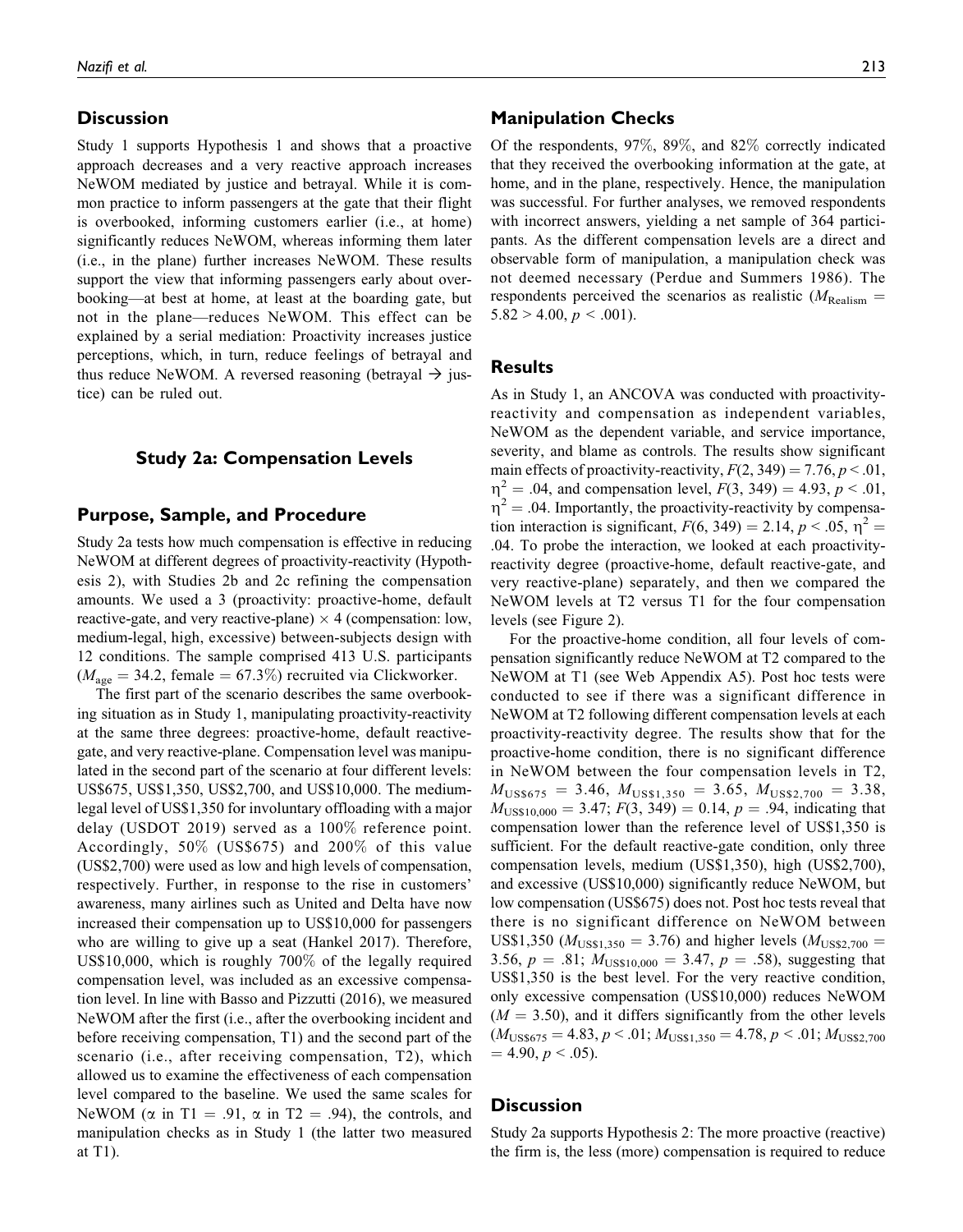

**Figure 2.** Negative electronic word-of-mouth estimated means in Study Set 2.

NeWOM. Our results reveal that when firms offload passengers proactively (i.e., at home), any compensation level (as low as 50% of the legal requirement) equally reduces NeWOM. When passengers are offloaded at the gate, firms must offer US\$1,350 (100% of the legal requirement) to reduce NeWOM. A very reactive approach (in the plane) requires as much as US\$10,000 compensation (700% of the legal requirement).

### **Study 2b: Proactive-Home Offloading**

# **Purpose, Sample, and Procedure**

Study 2b refines the appropriate compensation level in the proactive-home condition. As all compensation levels were effective in Study 2a, we looked at compensation levels below US\$675 to find a level that is still effective but imposes the lowest monetary expense. To cover the entire range, we divided the range into equally distant groups each roughly US\$175 apart from the top (US\$675 from the previous Study) and bottom of the range (US\$0), yielding four groups for Study 2b (a zero compensation group was not needed, as it was being measured at T1).

Using the core scenario of the proactive-home condition from Study 2a, we employed a single factor experimental design with four compensation levels (US\$150, US\$325, US\$500, US\$675). In total, 143 U.S. participants ( $M_{\text{age}} =$ 32.7, female  $= 63.6\%$ ) from Clickworker completed the questionnaire. Again, NeWOM was measured before (T1:  $\alpha =$ 88%) and after (T2:  $\alpha = 94\%$ ) being exposed to the compensation. The same scales for NeWOM, the control variables, and manipulation check as in Study 2a were used.

# **Manipulation Check**

Of the respondents, 99% correctly indicated that they received the overbooking information at home. Removing the respondents with incorrect answers yielded a final sample of 141 participants; they perceived the scenario as realistic  $(M_{\text{Realism}} = 5.80 > 4.00, p < .001).$ 

# **Results and Discussion**

Figure 2 depicts the mean values of NeWOM at T1 and T2 across different compensation levels. A repeated measure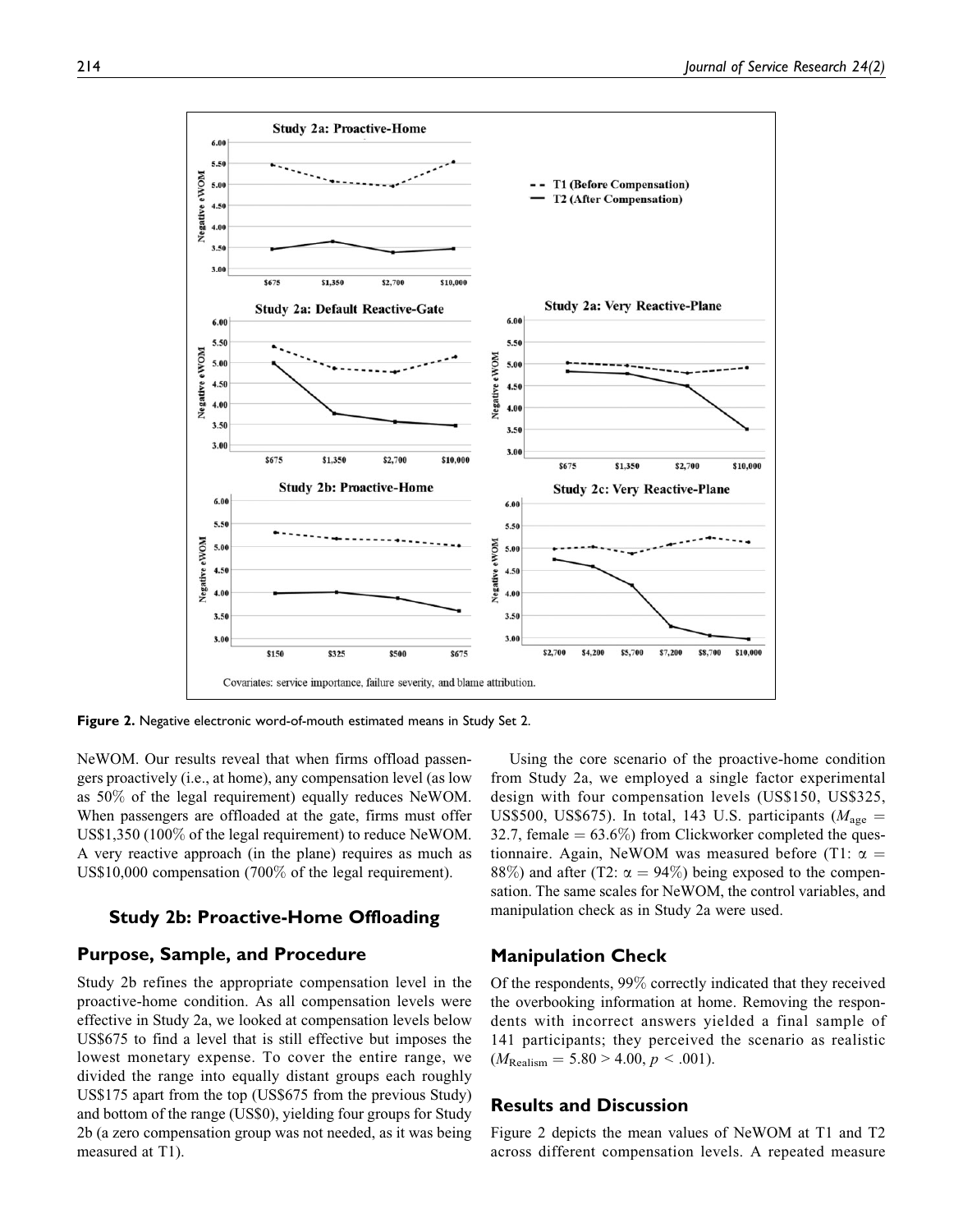ANCOVA revealed that all four compensation levels significantly reduce NeWOM at T2 compared to NeWOM at T1 (Web Appendix A5). A post hoc test showed no significant difference between the four compensation levels at T2,  $M_{\text{USS}150} = 3.98$ ,  $M_{\text{USS}325} = 4.01$ ,  $M_{\text{USS}500} = 3.88$ ,  $M_{\text{USS}675}$  $= 3.61; F(3, 134) = 0.45, p = .72.$ 

These results show that when firms proactively handle overbooking by informing customers at home, any compensation as low as US\$150 (about 10% of the legal amount) can be effective in reducing NeWOM. This finding further highlights that proactive management of overbooking can minimize customers' negative reactions to offloading while reducing costs of compensation.

### **Study 2c: Very Reactive-Plane Offloading**

#### **Purpose, Sample, and Procedure**

This Study refines the required compensation level in the very reactive-plane situation.

As in Study 2b, we sought to cover the entire range and also have large enough groups to detect differences; thus, we divided the range into equally distant groups between the lower bound (US\$2,700 from Study 2a) and the upper bound (US\$10,000) with roughly 100% increments over the legal requirement (US\$1,350). This resulted in six roughly equally spaced groups with US\$2,700 (200%), US\$4,200 (300%), US\$5,700 (400%), US\$7,200 (500%), US\$8,700 (600%), and US\$10,000 (700%).

Using the core scenario of the plane condition from Study 2a, we employed a single factor design with six compensation levels as above. In total, 207 U.S. participants ( $M_{\text{age}} = 33.3$ , female = 67.6%) from Clickworker completed the questionnaire. NeWOM was measured before and after the manipulation, using the same usual scale ( $\alpha$  at T1 = 86%,  $\alpha$  at T2 = 91%).

#### **Manipulations Check**

Overall, 99% of the respondents correctly indicated that they received the overbooking information in the plane, indicating a successful manipulation. Removing respondents with incorrect answers yielded a final sample of 204 participants, who perceived the scenario as realistic ( $M_{\text{Realism}} =$  $5.85 > 4.00, p < .001$ ).

### **Results and Discussion**

Figure 2 depicts the mean values of NeWOM at T1 and T2 across different compensation levels for the very reactive-plane situation. Results of a repeated measure ANCOVA show that only the top four compensation levels (i.e., US\$5,700 or higher) significantly reduce NeWOM at T2 compared to T1 (Web Appendix A5). A post hoc test revealed that while US\$5,700 significantly reduces NeWOM (T2 =  $4.17 <$  T1 = 4.88,  $p \leq .05$ , the next highest level of compensation (US\$7,200) still yields a significantly lower NeWOM level at T2 ( $M_{\text{USSS},700} = 4.17 > M_{\text{USSS},200} = 3.25, p < .05$ ). Beyond US\$7,200, the two remaining compensation levels do not yield significantly lower NeWOM at T2 compared to the preceding level ( $M_{\text{USS8},700} = 3.05, p = .61; M_{\text{USS10},000} = 2.97, p = .47$ ).

These results reveal that the appropriate compensation level when offloading passengers in the plane is US\$7,200 (about 500% of the legal amount). While offering US\$5,700 can also significantly reduce NeWOM, airlines can still benefit by offering higher compensation; but overcompensating beyond US\$7,200 would not be worthwhile. Given that airlines have recently increased the highest compensation for offloading passengers to US\$10,000 (Hankel 2017), this finding can lead to major cost savings for airlines.

# **Study 3a: Voluntary Proactive-Home Offloading**

#### **Purpose, Sample, and Procedure**

The set of Studies 3 complements Studies 2 by examining the most effective compensation level in the specific context of voluntary offloading. Accordingly, while Studies 2 implied voluntary offloading for home and involuntary offloading for gate and plane, we now make explicit that the travelers volunteered at home (Study 3a) and did or did not volunteer at the gate (Study 3b), or in the plane (Study 3c). In addition, Study 3a focuses on the necessary compensation level at different intervention times in the proactive home condition.

Using the core scenario of the proactive-home situation from Study 2a, we employed a 3 (intervention time: 48, 24, and 5 hours)  $\times$  2 (compensation level: US\$150 vs. US\$75) experimental design. The intervention times were based on the expert interview results. Here, 5 hours represent the last opportunity to inform passengers proactively; it conservatively estimates that passengers are expected to be at the airport 3 hours before departure and may need 2 hours to get to the airport. Regarding compensation, we examined US\$150 (10% of the legal amount, the lowest level from Study 2b which was still shown to be effective) and US\$75 (5% of the legal amount) to explore whether a lower compensation level is still effective.

In total, 209 U.S. participants were recruited from Qualtrics  $(M_{\text{Age}} = 38.9, \text{ female} = 51.2\%).$  NeWOM ( $\alpha = 93\%$ ) and controls were measured using the same scales as in the previous studies. We also added complaint intention as the second form of voice according to Hirschman (1970), measured with 5 items (e.g., I would ask to speak to the manager on duty;  $\alpha = 89\%$ ; Maute and Forrester 1993).

#### **Manipulation Check**

As intervention time was manipulated directly, an explicit manipulation check was not deemed necessary. The scenarios were perceived as realistic ( $M_{\text{Realism}} = 5.66 > 4.00, p < .001$ ). We also checked that participants perceived the interventions as proactive using the proactivity scale from Study 1 ( $\alpha = .93$ ). The results indicate proactivity in all three conditions with a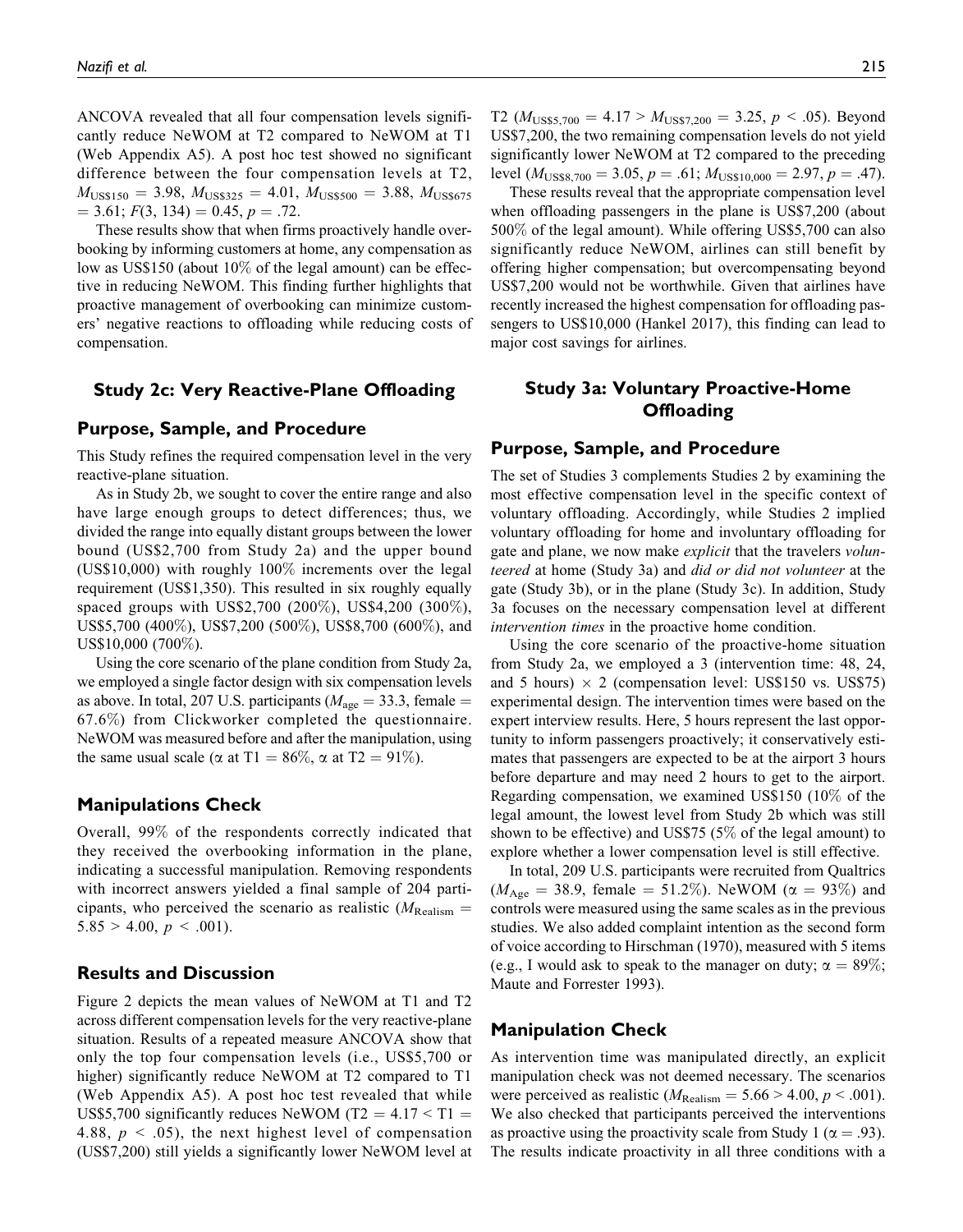

**Figure 3.** Negative electronic word-of-mouth estimated means in Study Set 3.

score higher than the scale midpoint (all  $ps < .05$ ), and differences across conditions were minimal.<sup>2</sup>

#### **Results and Discussion**

Figure 3 depicts the mean values of NeWOM across the experimental conditions. An ANCOVA showed that the main effects of proactivity ( $p = .23$ ) and compensation level ( $p = .63$ ) as well as their interaction ( $p = .91$ ) are insignificant. Furthermore, we examined the effects of compensation at different proactivity levels through simple main effect analyses. Again, we found no significant differences between the two compensation levels for 48 hours ( $M_{\text{USS}150} = 3.02, M_{\text{USS}75} = 2.90, p =$ .78), 24 hours ( $M_{\text{USS}150} = 3.43$ ,  $M_{\text{USS}75} = 3.44$ ,  $p = .97$ ), or 5 hours ( $M_{\text{USS}150} = 3.37$ ,  $M_{\text{USS}75} = 3.16$ ,  $p = .57$ ). We observed a similar pattern of results when using complaint intention as a dependent variable (Web Appendix B2).

The results show that as long as airlines proactively ask customers to volunteer to be offloaded, they can mitigate the negative consequences at low levels of compensation.

This is an important finding as airlines could delay contacting their passengers until 5 hours before a flight. This shorter notice enables airlines to fine-tune their estimate of no-shows and minimize offloading while securing high load factors. In addition, when firms proactively handle offloading a compensation as low as US\$75 (5% of the legal requirement) can be effective.

# **Study 3b: Voluntary Reactive-Gate Offloading**

#### **Purpose, Sample, and Procedure**

Study 3b tests Hypothesis 3 and the amount of compensation needed to reduce NeWOM and complaint intentions, depending on whether offloading at the gate happens voluntarily or not. We used a 2 (voluntary vs. involuntary)  $\times$  2 (compensation: US\$1,350 vs. US\$675) between-subjects design. The sample comprised 134 U.S. participants recruited via Qualtrics  $(M<sub>age</sub> = 41.3, female = 55.2%).$ 

As in Study 1, the first part of the scenario describes a passenger planning to leave for a holiday who is approached by an airline representative at the gate. Next, voluntariness and compensation level were manipulated. In the voluntary condition, the passenger is informed that the flight is overbooked and that they are looking for volunteers to travel on a later flight. In the involuntary condition, the passenger is informed that the flight is overbooked and they have been selected to be offloaded and, therefore, must travel on a later flight. Monetary compensation is offered in both conditions: the levels were US\$1,350 (100% of the legal requirement, which also was an effective level based on involuntary offloading in Study 2) and US\$675 (50% of the legal requirement). The same scales as in the earlier studies were used for NeWOM ( $\alpha = .92$ ), complaint intention ( $\alpha = .90$ ), and the controls.

#### **Manipulation Check**

The manipulation of voluntariness was checked using 4 items (e.g., I volunteered to be bumped and travel with a later flight;  $\alpha$  = .94) on a 7-point Likert-type scale. The mean values differed significantly between the groups in the desired direction  $(M_{\text{Volumtary}} = 5.71 > M_{\text{Involumtary}} = 2.02, p < .001)$ , indicating successful manipulation. The respondents perceived the scenarios as realistic ( $M_{\text{Realism}} = 5.81 > 4.00, p < .001$ ).

#### **Results and Discussion**

Figure 3 depicts the mean values of NeWOM across conditions. As in Study 3a, an ANCOVA was conducted with voluntariness and compensation level as independent variables, NeWOM as the dependent variable, and the same control variables. The ANCOVA revealed that the effect of voluntariness is significant,  $F(1, 127) = 15.84$ ,  $p < .001$ ,  $\eta^2 = .11$ , but the effect of compensation level is not ( $p = .25$ ). Importantly, the interaction of compensation level with voluntariness is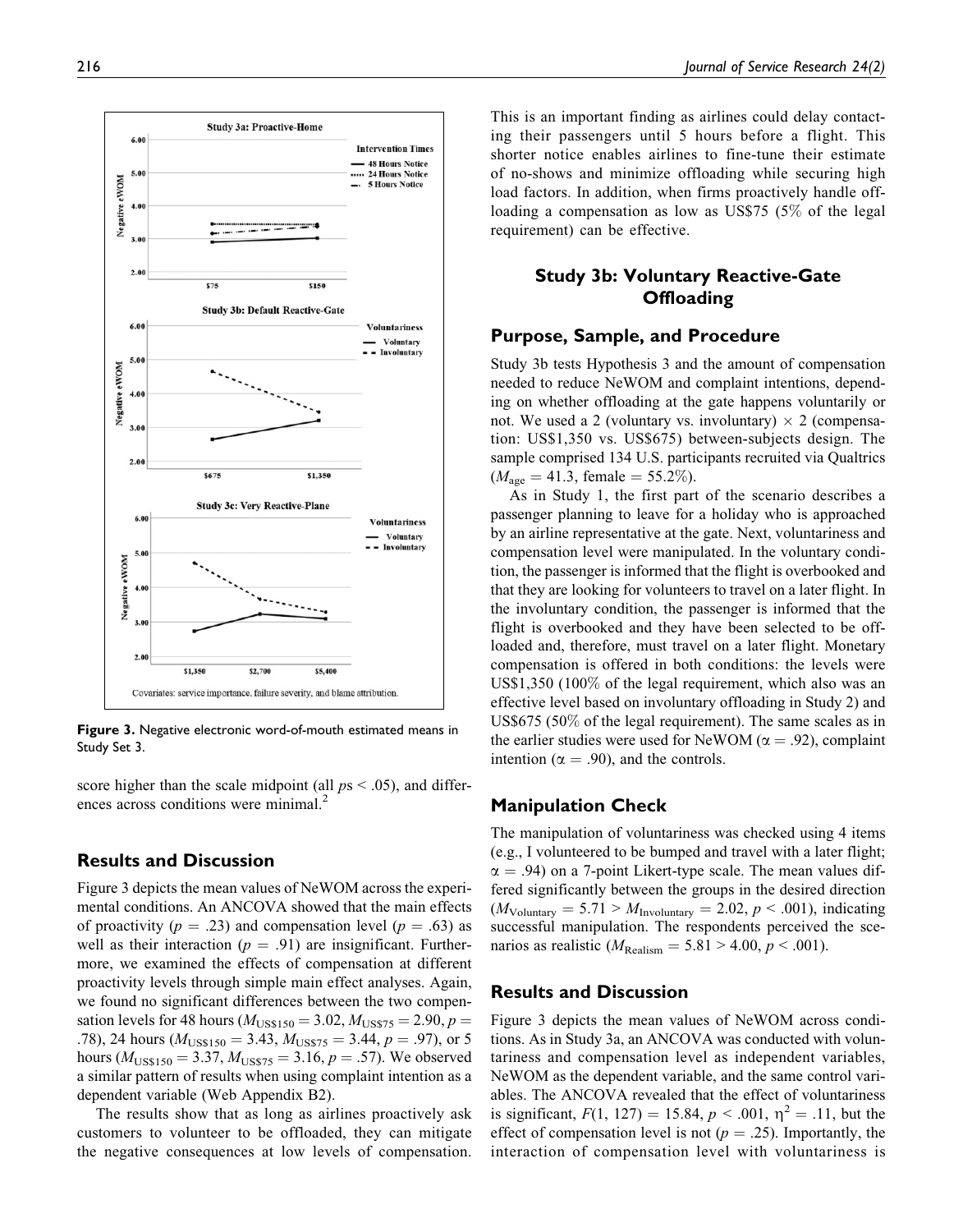significant ( $F = 10.28, p < .01, \eta^2 = .08$ ). To probe the interaction, we examined the simple main effects. There is no significant difference between the two compensation levels for voluntary offloading  $(M_{\text{USS1},350} = 3.20, M_{\text{USS675}} = 2.64, p =$ .13), but the difference is significant for involuntary offloading  $(M_{\text{USS1},350} = 3.45, M_{\text{USS675}} = 4.64, p < .01)$ . The results for complaint intention are similar (see Web Appendix B2).

Consistent with Hypothesis 3, these results show that voluntariness moderates the effects of compensation on customers' responses. Specifically, when passengers are involuntarily offloaded, 100% of legal requirement (i.e., US\$1,350) is needed to reduce negative customer responses (note, this finding is consistent with Study 2a, which also did not give passengers a choice). However, if offloading is done voluntarily, Study 3b shows that 50% less compensation is still effective in reducing NeWOM and complaint intentions.

# **Study 3c: Voluntary Very Reactive-Plane Offloading**

#### **Purpose, Sample, and Procedure**

Study 3c further tests Hypothesis 3 and how much compensation is effective in reducing NeWOM and complaint intentions when offloading in the plane is done voluntarily or not. We used a 2 (voluntariness: voluntary vs. involuntary)  $\times$  3 (compensation level: US\$1,350, US\$2,700, and US\$5,400) between-subjects design. The sample comprised 162 U.S. participants from Qualtrics ( $M_{\text{age}} = 39.5$ , female = 46.9%).

As in Study 1, the first part of the scenario described a passenger who is going on a holiday but has already boarded the plane when approached by a representative. The voluntariness manipulations were almost identical to Study 3b (but adapted to the plane context). Unlike what was done in Studies 1 and 2c, the phrase escorting out of the plane was avoided because it could imply some form of aggression. The three compensation levels were determined as follows: US\$5,400 (400% of the legal requirement), which was the lowest compensation level that was effective in reducing customers' negative responses in Study 2c: US\$2,700 (200% of the legal level) and US\$1,350 (100% of the legal level). We used the same scales as in Study 3a.

# **Manipulation Check**

The manipulation of voluntariness was checked by the same 4 items as in Study 3b ( $\alpha = .90$ ). The mean values differed significantly between the two groups in the desired direction  $(M_{\text{Volumtary}} = 5.81 > M_{\text{Involumtary}} = 2.28, p < .001)$ , indicating successful manipulation. The subjects perceived the scenarios as realistic ( $M_{\text{Realism}} = 5.38 > 4.00, p < .001$ ).

# **Results and Discussion**

As in Study 3b, an ANCOVA was conducted with voluntariness and compensation level as the independent variables, NeWOM as the dependent variable, and our controls (see Figure 3). The ANCOVA shows that the effect of voluntariness is significant,  $F(1, 153) = 12.37, p < .01, \eta^2 = .08$ ; the effect of compensation level is not ( $p = .19$ ); but their interaction is significant,  $F(2, 153) = 5.23, p < .01, \eta^2 = .06$ .

Simple main effect analyses show no significant difference between the three compensation levels for voluntary offloading  $(M<sub>USS5,400</sub> = 3.09, M<sub>USS2,700</sub> = 2.23, M<sub>USS1,350</sub> = 2.74, p =$ .48), but the difference is significant for involuntary offloading  $(M_{\text{USS5,400}} = 3.28, M_{\text{USS2,700}} = 3.66, M_{\text{USS1,350}} = 4.71, p$ .01). Pairwise comparisons among involuntary conditions reveal that compared with the US\$1,350 compensation, both US\$2,700 ( $p < .05$ ) and US\$5,400 ( $p < .01$ ) are more effective in reducing NeWOM; but the difference between the US\$5,400 and US\$2,700 groups is not significant ( $p = .35$ ). The results for complaint intention are generally consistent with the depicted pattern (Web Appendix B2).

Our results show that voluntariness also moderates the effects of compensation on customers' reactions in the plane offloading condition. Specifically, while the results of Study 2c show that involuntarily (and forcibly) offloading passengers in the plane would require at least 400% (but ideally 500%) of the legal compensation level to reduce NeWOM, the current results indicate that if offloading is done voluntarily, 100% of the legal requirement would be sufficient to reduce NeWOM and complaint intentions. However, when passengers are involuntarily (but not aggressively) offloaded, they should be offered around 200% of the legal requirement to significantly reduce NeWOM.

#### **Study 4: Modeling the Profitability Impact**

#### **Purpose and Approach**

Study 4 examines the impact of compensation on an airline's profitability in various scenarios using Monte Carlo simulations and prototypical models for airplane capacities and ticket pricing. The models are based on five compensation levels identified in our previous studies. Specifically, we use the minimal effective compensation for the five following situations: the home condition, the voluntary gate condition, the involuntary gate condition, the involuntary plane condition without aggression, and the involuntary plane condition with aggression. As the "involuntary gate" and "voluntary plane" conditions share the same basic compensation parameter, we present only one model for these two situations.

We focused on an airline's achievable net revenue from ticket sales regarding a single flight with excess demand. As cancellations and no-shows are stochastic, we sought to simulate the expected net revenue E[Net Revenue] for representative combinations of ticket price and flight capacity together with the required compensation levels identified in Studies 3.  $E[Net$  Revenue] is the difference of expected revenue  $E[Rev$ enue] due to ticket sales and expected denied boarding costs E[Costs] due to offloading an uncertain number of passengers:  $E[Net$  Revenue] =  $E[Revenue] - E[Cost]$ . To estimate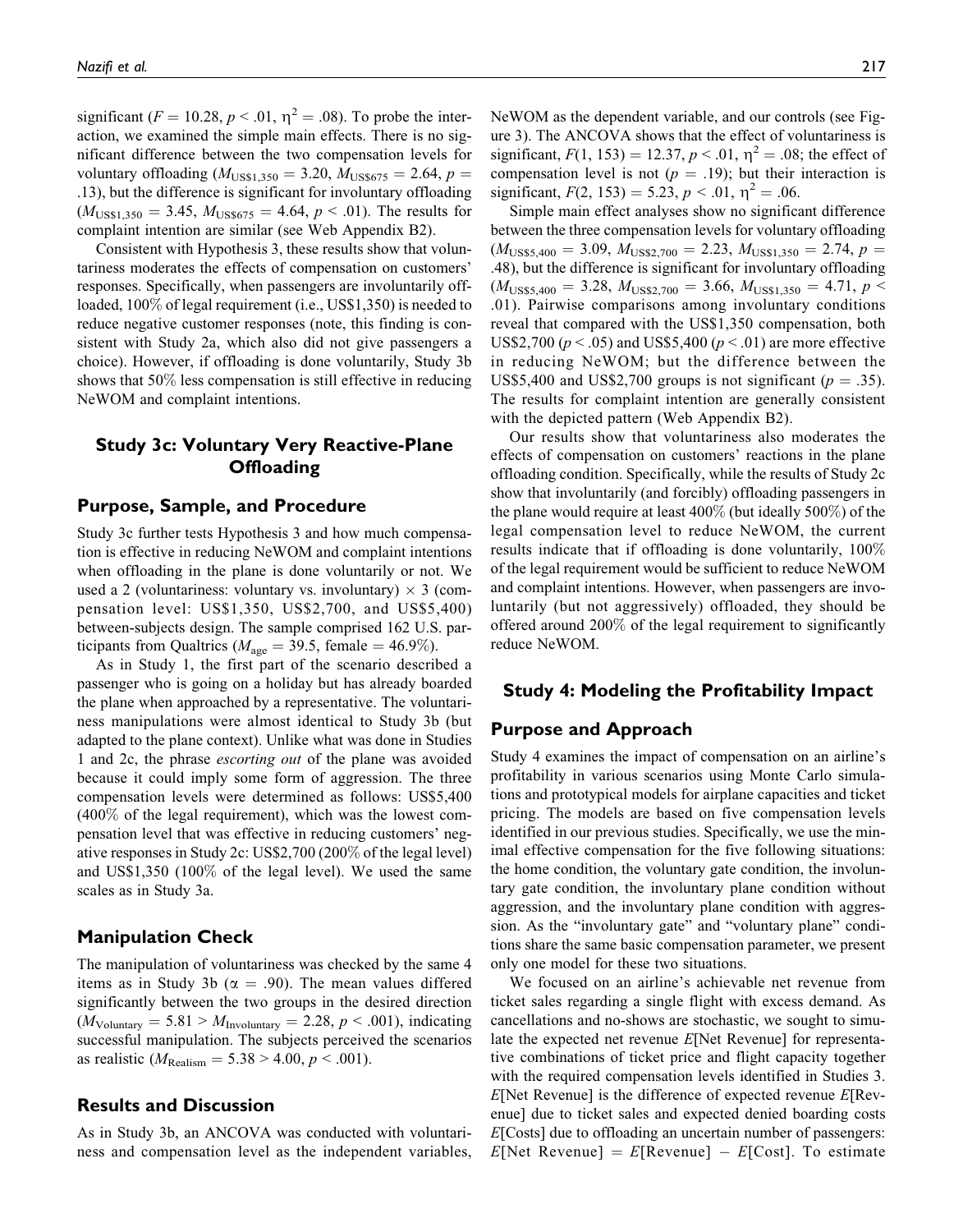revenue, denied boarding costs, and net revenue, we applied a static overbooking model to the sales process for a given flight.

The idea behind a static model is to replace the physical capacity with a fictitious overbooking level, that is, the maximum number of reservations the airline would be willing to accept. In doing so, the overbooking process can be separated from the actual booking control (i.e., dynamic pricing or availability control), while a proxy for the latter can be used to assess the impact of overbooking decisions. Thus, on the downside, static models simplify the temporal dynamics of reservations, no-shows, and cancellations. Yet airlines often use static models because of their robustness and simplicity and because they can reasonably approximate far more complex dynamic models (Aydın et al. 2012). Further, these models impose mild assumptions on the sales and offloading process and are less restrictive than dynamic models. Hence, the assumptions of Study 4 are in line with standard revenue management models as well as with those of the experiments conducted in Studies 1–3.

We made the following standard assumptions regarding the sequence of events (Talluri and Van Ryzin 2006). First, customers book the flight and pay a ticket price, until the overbooking level is reached. Because of the separation of the overbooking process and dynamic booking control, we can use an average ticket price paid by customers. Second, a random number of booked customers decide to cancel the flight or simply not to check-in. The corresponding ticket prices are not refunded. The remaining customers, called show ups, "survive" the booking process. When working with a static overbooking model, we can use a binomial distribution with an average show-up probability. Third, if the number of show ups exceeds the flight capacity, the airline has to offload the excess demand. It should be noted that the point of time when the airline informs customers about being offloaded is assumed to be after the decision to take the flight (i.e., it belongs to show ups). This assumption is mild, because even in the proactive-home condition, most customers often decide whether or not to take a flight. They even check in online more than 5 hours before departure—the latest point in time when the airline informs customers at home (see Study 3a). Even if not all customers have checked in, reliable predictions about the number of show ups are possible at this late point in time. A bumped customer receives a refund of the ticket and an extra compensation, which depends on whether offloading occurs at the gate, at home, or in the plane.

The airline wants to determine the optimal overbooking level (denoted by b\*) to maximize net revenue. We analyzed the implications when using the *five compensation levels* considered as sufficient across the three proactivity conditions: US\$75 (5% of legal requirement for home, Study 3a), US\$675  $(50\%$  for gate-voluntary, Study 3b), US\$1,350  $(100\%$  for gate-involuntary/plane voluntary, Study 3b and 3c, respectively), US\$2,700 (200% for plane-involuntary without aggression, Study 3c), and US\$7,200 (500% for planeinvoluntary with aggression, Study 2c).

We simulated six scenarios, varying two levels of plane capacity ( $c \in \{200, 500\}$ ) and three levels of average ticket price  $(p \in \{100, 500, 1,000\})$ . Capacities were chosen to be representative of a small domestic flight and a larger international flight. In a similar vein, the ticket prices resembled typical one-way prices for short-haul, medium-haul, and long-haul flights. In all scenarios, we assumed that the average passenger show-up probability is  $\mathbb{P} = .95$ , which corresponds to the commonly used value in revenue management research on overbooking (Erdelyi and Topaloglu 2010; Topaloglu et al. 2012). We also tested other show up probabilities. As the results and insights are similar, we do not report them here.

# **Results**

In all scenarios, the expected values were approximated as averages over 10,000 simulations of the sales process. We start by analyzing the expected number of bumped customers E[Bumped], since it is required to compute the net revenue E[Net Revenue]. Only when the overbooking level is significantly greater than the capacity may the airline need to offload customers. For example, in scenarios with capacity  $c = 200$ , for overbooking levels of 210 or lower with a show-up probability of 95%, the airline needs to offload at most one customer (see Web Appendix B3). The accumulated probability that fewer customers than the capacity will show up is still rather high for overbooking levels lower than 210.

From E[Bumped], we can analyze the monetary impact of the considered compensation levels (Figure 4, Panel A). Each subgraph refers to one of the six considered scenarios (capacity c, ticket price  $p$ ), where the expected revenue  $E[$ Revenue], the expected denied boarding costs E[Costs] for the five compensation levels, and the resulting net revenue E[Net Revenue] for the five compensation levels are plotted according to overbooking level b. Thereby, E[Net Revenue] is given by the difference of  $E[Revenue]$  (dashed line) and  $E[Costs]$  (gray lines). The optimal overbooking level can be deduced from the maximum value of the E[Net Revenue]-plots. For example, in the scenario ( $c = 200$ ,  $p = 100$ ), the optimal overbooking levels are  $b^* = 207$ ,  $b^* = 206$ ,  $b^* = 205$ ,  $b^* = 204$ , and  $b^* = 203$ for compensation levels  $5\%$  (proactive-home),  $50\%$  (gatevoluntary), 100% (default gate-involuntary), 200% (planeinvoluntary without aggression), and 500% (plane-involuntary with aggression), respectively.

It can be seen that a higher compensation level leads to a more conservative overbooking level and, vice versa, a lower compensation level leads to more aggressive overbooking. A lower compensation level of 5% (the appropriate amount for the home condition) has three important effects on the operational planning of the flight (compared to a compensation level of 100%). First, the airline may allow a higher number of customers to book a ticket, which contributes to the expected revenue. Second, a slightly higher number of customers are likely be offloaded. Third, these bumped customers get a lower compensation. As can be observed from Figure 4 (Panel A), in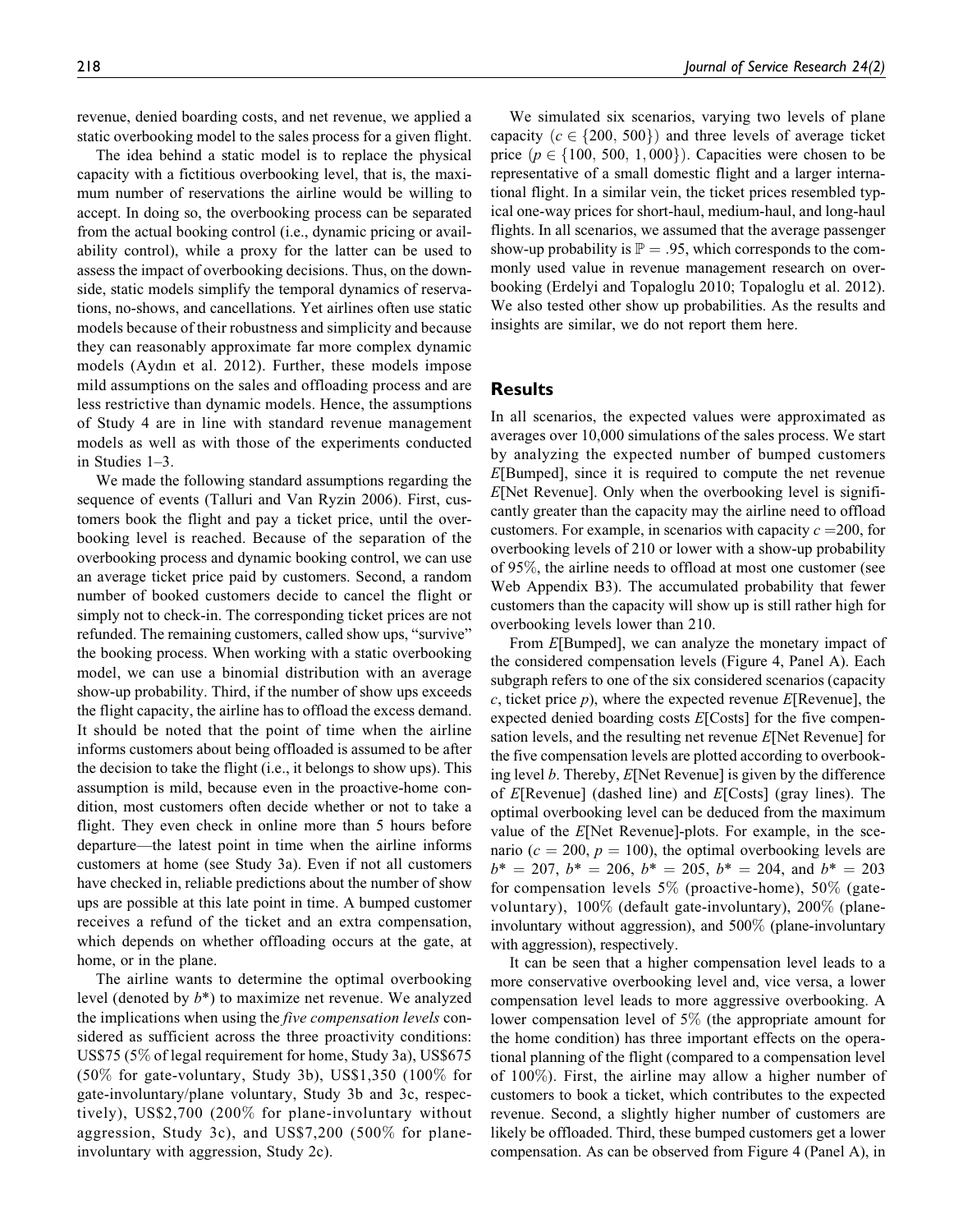

**Figure 4.** Simulation results (Study 4). (Panel A) Analysis of expected revenue, denial boarding costs, and net revenue. (Panel B) Potential net revenue impacts  $l = 500\%$ ,  $l = 200\%$ ,  $l = 50\%$ , and  $l = 5\%$  compared to  $l = 100\%$ .

total, these three effects turn out to be profitable in all six scenarios.

Finally, in Figure 4 (Panel B), we use the compensation level of  $l = 100\%$  (default reactive-gate condition) as the reference point to further quantify the observed potential net revenue losses along with compensation levels  $l = 500\%$  or  $l =$ 200% as well as the observed potential net revenue improvements for compensation levels  $l = 5\%$  or  $l = 2\%$ . For this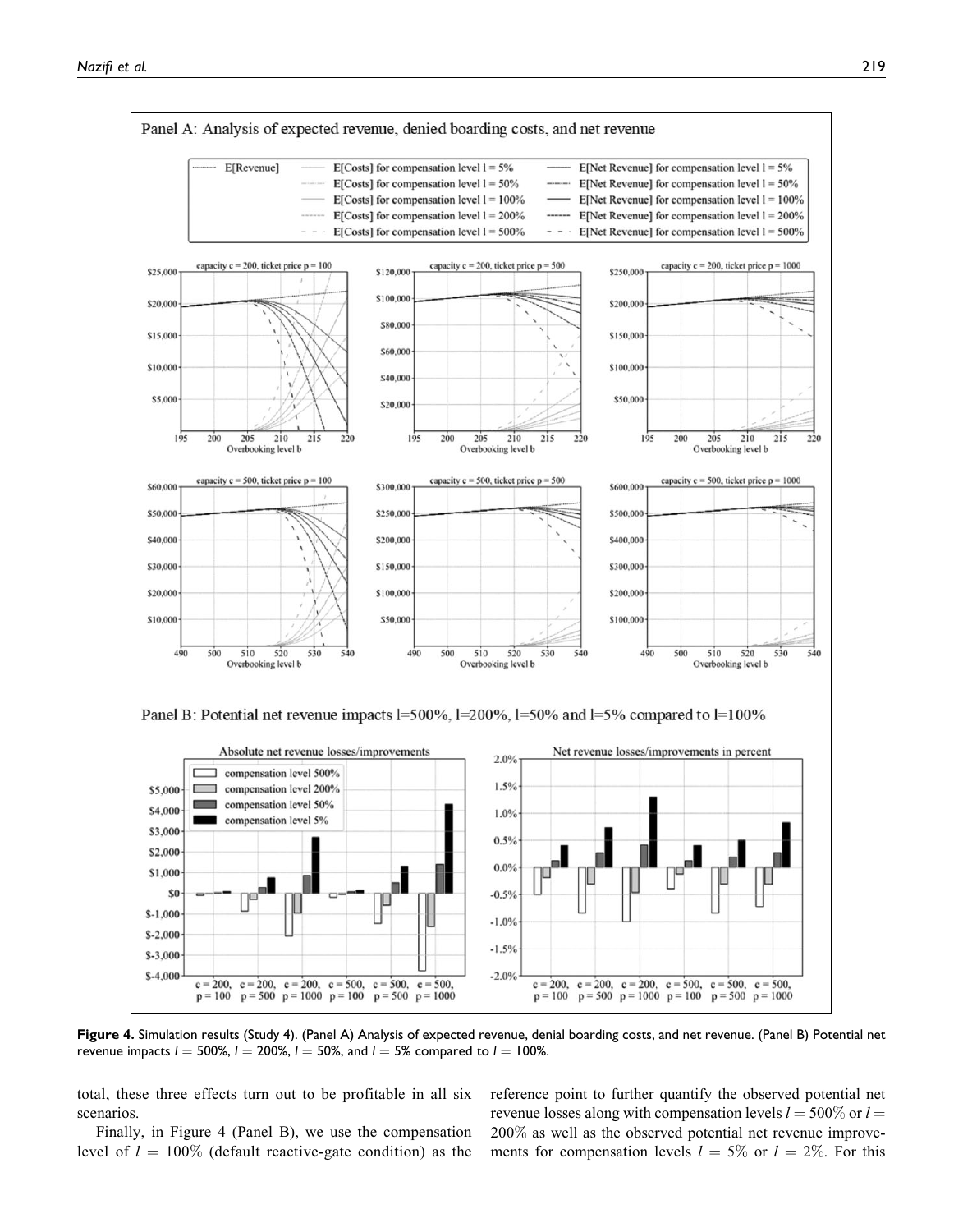purpose, we use the optimal overbooking levels and the corresponding optimal expected net revenue along with different compensation levels (as they can be deduced from Figure 4, Panel A). The left subgraph of Figure 4 (Panel B) refers to absolute values, the right subgraph to values in percentages. For example, in a given scenario ( $c = 200$ ,  $p = 500$ ), using a compensation level of  $l = 5\%$  (or  $l = 500\%$ ) instead of  $l =$ 100% may lead to an absolute improvement (loss) of expected net revenue of around  $+$ US\$760 ( $-$ US\$870) for this flight. The corresponding relative improvements (losses) are around  $+ .75\%$  ( $- .85\%$ ). Considerable differences resulting from the different compensation levels are observed for ticket prices of  $p = 500$  upward. This is because the impact of prohibiting or allowing more reservations on the expected revenue is higher than the impact on the expected denied boarding costs. Regarding the capacity  $c$ , the absolute net revenue differences are naturally higher for a higher flight capacity, and the relative net revenue differences are higher for a lower flight capacity.

# **Discussion**

Study 4 relies on a common static overbooking model that allows us to simplify the inherent dynamics, for example, regarding the process and point of time by which customers are informed about being offloaded. The results support our prior findings about using higher proactivity with a lower compensation level. Specifically, feeding the overbooking tools of airlines' software systems with a low compensation (i.e., 5% of legal amount), when informing customers before they head to the airport, may result in additional net revenue (up to 1.3%). In contrast, a rather high compensation (i.e., c. 500% of legal amount), which would be necessary for a significant reduction of NeWOM when offloading customers in the plane (aggressively), may lead to considerable net revenue losses (up to  $-1.0\%$ ). In addition to the lower compensation costs, net revenues are boosted by higher load factors and related ticket sales.

# **General Discussion and Theoretical Implications**

Flight overbooking is pervasive and offers benefits to both firms (i.e., higher revenue) and their customers (i.e., lower prices and more available capacity; Powley 2017), but research on its dark side is limited. Prior studies show that overbooking can reduce customer satisfaction (Wehner, López-Bonilla, and Santos 2018), perceived justice, and loyalty (Wangenheim and Bayón 2007). Dissatisfied customers often share their negative emotions on social media, and this can damage firms' image and financial performance (Benoit 2018). Further, firms end up paying hefty compensation to involuntarily bumped customers. Hence, identifying appropriate compensation amounts to decrease NeWOM by proactively offloading passengers is an important topic for service research, and the current research makes four key contributions.

First and foremost, we introduce proactivity as a novel recovery tactic, thus filling an important research gap regarding the prerecovery phase, which is addressed in less than 5% of recovery studies (Khamitov, Grégoire, and Suri 2020; Van Vaerenbergh et al. 2019). The two extant tactics in this phase—that is, encouraging customers to file complaints (i.e., facilitation) and initiating a cocreated recovery (i.e., initiation)—are relevant and insightful. We complement these tactics by arguing that proactivity starts the prerecovery phase even earlier. Indeed, proactivity brings forward the moment when firms address a foreseeable failure.

This tactic is not only a novel remedy. It also responds to a recent call made in favor of adaptive recovery, which proposes that "one size does not fit all" and that service recovery should be adapted according to contexts and types of customers (Khamitov, Grégoire, and Suri 2020; Van Vaerenbergh et al. 2019). Proactivity fits particularly well the context of the airline industry, in which overbooking is an intentional service failure that can be predicted with a reasonable level of precision, especially with the development of AI. We specifically address the notion of adaptiveness by identifying different compensation levels for diverse degrees of proactivity.

Prior research does not agree on the amount most suitable for bumped customers. Noone (2012) shows that there is no significant difference between different levels of compensation (e.g.,  $50\%$ ,  $100\%$ , and  $200\%$ ), whereas Wangenheim and Bayón (2007) suggest that airlines should offer higher than the legal compensation to minimize the negative effects of overbooking. We shed new light on these conflicting results by showing that both recommendations can apply, depending on the situation. On the one hand, for a highly proactive approach (at home), monetary compensation as low as 5% of the legal requirement can significantly reduce NeWOM; and overcompensation (as high as 700%) does not have any added benefit. On the other hand, in a very reactive approach, substantial overcompensation is necessary to appease bumped travelers. Our results reveal that, for a very reactive approach, 200% of the legal requirement seems sufficient although offering up to 500% may be needed. When offloading occurs at the gate, offering the legal requirement is advisable.

The second contribution refers to adapting compensation amount according to the context of voluntary versus involuntary offloading. While proactive offloading at home is inherently voluntary, this question becomes crucial in reactive (at the gate) or very reactive (in the plane) situations. Here, our research indicates that offering customers a choice—letting them step back on a voluntary basis—can significantly reduce both NeWOM and compensation. For voluntary offloading at the gate, 50% of the legal requirement would be sufficient, while in the plane, the required compensation can be reduced to 100% of the legal prescription. These findings extend prior research, which argues that giving customers a choice increases perceived justice (Mattila and Cranage 2005). We show that adaptive recovery again pays off, as firms can considerably save by identifying customers who are willing to wait for another flight.

As a third contribution, we confirm the relevance of equity theory and Homans (1961) law of justice in the context of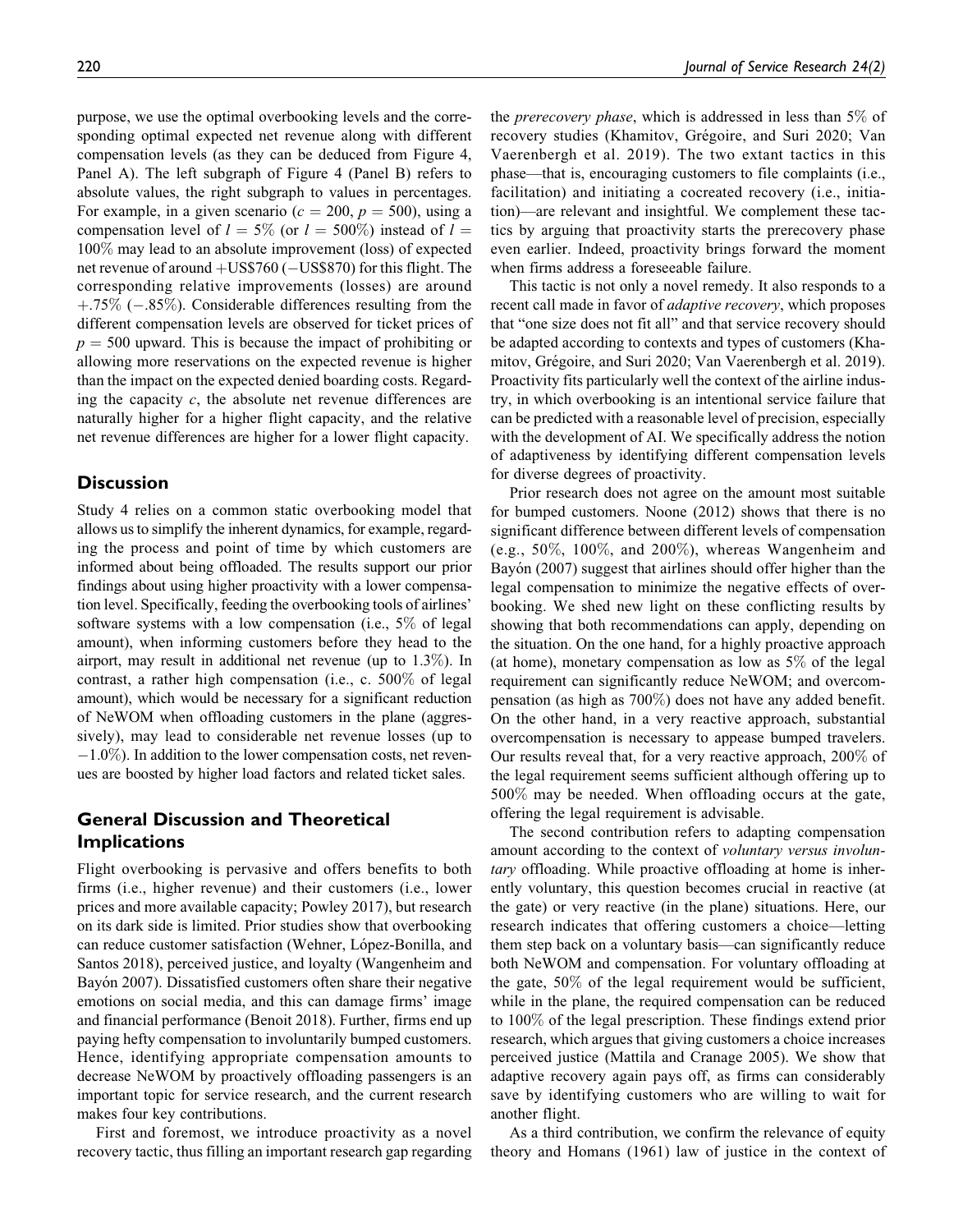adaptive recovery. Prior studies show that perceived justice explains customers' reactions to overbooking (e.g., see Hwang and Wen 2009; Wangenheim and Bayón 2007). We take the extra step by revealing that justice can be restored by informing passengers early; yet, this same perception is decreased when they are informed late. Accordingly, simple precautions related to timing can easily increase the "rewards to investments" ratio as perceived by customers. Furthermore, we show that overbooking is also closely linked to the notion of betrayal because denying boarding is perceived as a norm-breaking violation (e.g., Grégoire and Fisher 2008). Overall, we show that customers' reactions to overbooking are best explained by the sequence: proactivity-reactivity  $\rightarrow$  justice  $\rightarrow$  betrayal  $\rightarrow$ NeWOM.

Our fourth contribution is to quantify how appropriate compensation levels—as determined in the experiments—impact airlines' net revenues by accounting for different levels of ticket price and plane capacity (e.g., see Hwang and Wen 2009; Wangenheim and Bayón 2007). Unlike most recovery research—which is mostly experimental with a main focus on customers' reactions—we examine the effects of our predictions on profitability. By doing so, we answer recent calls urging recovery researchers to incorporate financial metrics (Khamitov, Grégoire, and Suri 2020; Van Vaerenbergh et al. 2019). Although the estimated net revenue improvements (up to 1.3%) are seemingly small, they are substantial for airlines because they are achieved with limited additional fixed costs. Therefore, such improvements directly contribute to operating profit. Importantly, we highlight that being very reactive and handling overbooking after boarding (e.g., offloading travelers "aggressively") requires much more compensation (up to 500%), fosters negative customer reactions, and leads to net revenue losses (up to 1.0%).

# **Managerial Implications**

Here are three representative quotes from three of our interviewed experts: "Overbooking is a mandatory practice for virtually all airlines," "Some can be highly aggressive and overbook by 10%–20%," and "You better offload two customers rather than leaving one seat empty." Overbooking is pervasive and is here to stay. In that respect, this research offers valuable recommendations on how to implement offloading and improve profitability.

#### *Predicting the Number of No-shows*

While some airlines predict the number of no-shows using stochastic models or *rules of thumb*, others have already embraced the merits of AI. We recommend that airlines use AI-based models, feed them with historical data, such as peak travel times, destination, and time of departure, and refine predictions with booking information and booking pace. Airlines are advised to reintroduce reconfirmation of flights from 48 hours up to 8 hours before departure to improve the accuracy of their predictions.

### *Choosing Customers to Be Offloaded*

All airline experts emphasized that nobody should be offloaded involuntarily. Instead, airlines should follow a "hierarchy of passengers" as one expert put it, by first approaching customers who are likely to give up their seat voluntarily. Indeed, these passengers tend to be more flexible and are satisfied with lower compensation. For example, these travelers may be economy class passengers, students, or solo travelers. As summarized by one expert, firms should "not touch premium passengers, frequent flyers, families with young children, groups, and those with connecting flights." Selecting customers most amenable for offloading requires analysis of a vast amount of data from different systems and under time pressure. Consequently, relying on personnel at the gate to do this effectively and efficiently is unlikely to work. However, using AI in the backroom to highlight potentially suitable passengers and then let frontline staff contact them to discuss potential offloading and the related compensation seems to be the most effective approach for such a complex analytical as well as an interpersonal and emotional task (cf. Wirtz et al. 2018). Another expert confirms that it is common practice for airlines to keep selling very expensive last minute tickets to enhance their revenue, even though they do not have the capacity. Here, they can offload people with low-price tickets who are happy to volunteer with minimal compensation (as low as US\$75).

# *Proactive Offloading*

When flights are overbooked, airlines often wait until passengers are at the gate to select those to be offloaded. One expert described this process as "still highly manual for many airlines." This approach can be problematic, particularly in an age when such treatments can attract attention on social media (Kim and Lowrey 2015). We recommend that airlines should inform passengers several hours before departure and before they get to the airport. When doing so, airlines can increase net revenues by up to 1.3%. At this early stage, customers will give up their seats voluntarily for a very small amount.

It seems logical to increase the "compensation package" (as an expert named it) as the departure time is getting closer. Yet our results do not show differences regarding intervention time for proactive measures. Regardless of informing customers 48, 24, or only 5 hours before departure, the required compensation did not differ. Hence, airlines have some leeway regarding the intervention time and may conduct offloading in batches, depending on the severity of overbooking. It may be optimal to offload passengers who are almost certain not to be able to get a seat early (e.g., 48 hours in advance to allow them to more easily make an alternative booking), and then fine-tune again 24 and 5 hours before departure.

Proactive offloading can be implemented by sending emails or mobile notifications. A majority of airlines now have apps through which people can check in, receive updates about any delays, gate changes, and so on. Airlines could send notifications to selected customers offering them compensation and the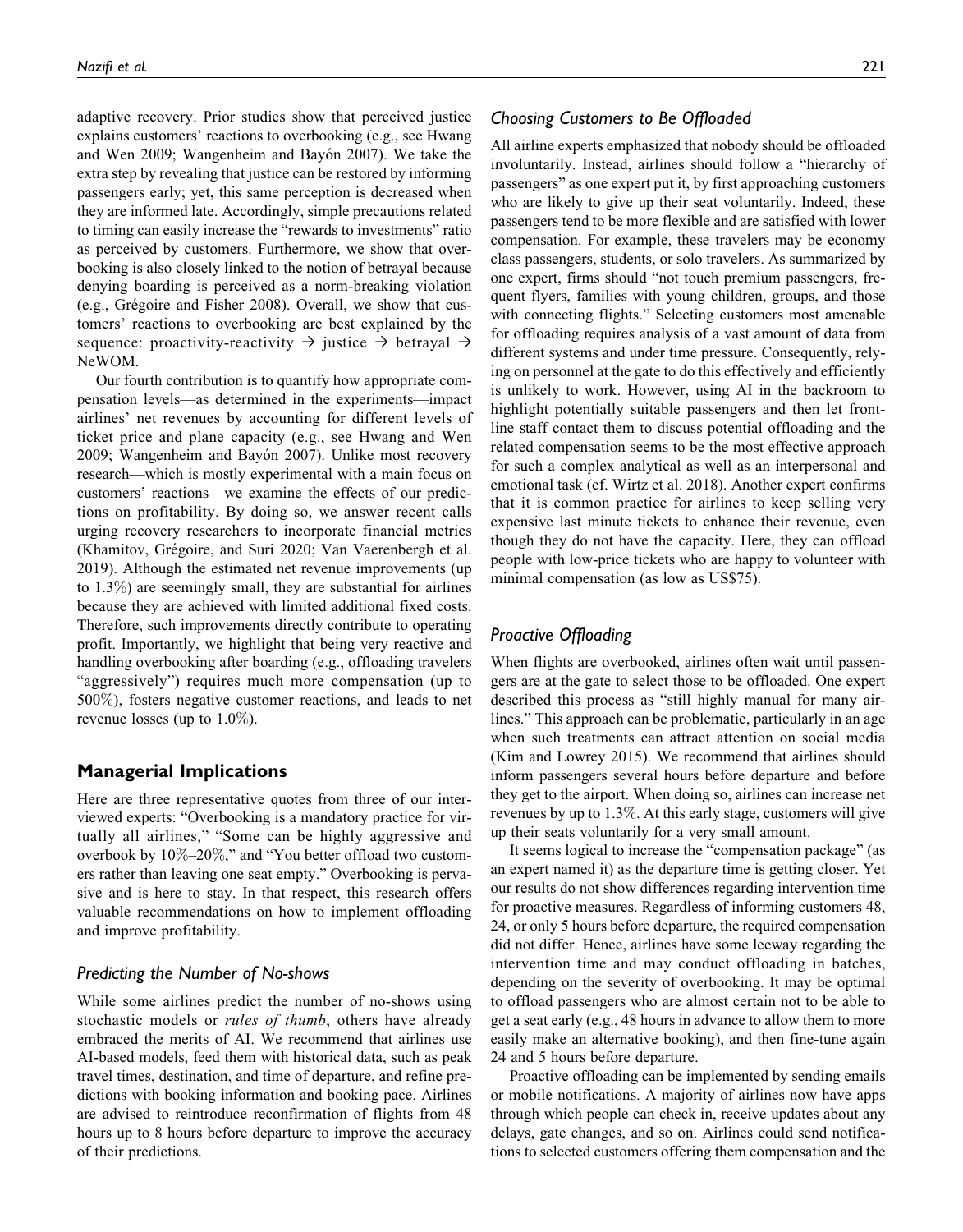opportunity to rebook on another flight. They can stop sending these messages when enough passengers have accepted the offer of being voluntarily offloaded. Two experts mentioned that some airlines have already started to incorporate proactive

offloading into their online systems. They ask passengers at online check-in if they would be willing to give up their seat should there be a need for offloading. Passengers can then specify, at check-in, the compensation for which they would be willing to give up their seat. These proactive measures are economical and give airlines increased flexibility; passengers are also satisfied with the received compensation.

# *Offloading at the Gate and in the Plane*

Offloading at the gate is a common practice in the airline industry. However, we recommend that it should only be applied if proactive offloading is not sufficient, or if the airline has insufficient capabilities to predict the number of no-shows. Again, airlines should first ask customers if they volunteer to be offloaded and then offer these customers 50% of the legal compensation prescription. Some people (e.g., college students) may even wait for such opportunities to reduce their travel costs. For involuntary offloading at the gate, we advise paying 100% of the legally required amount.

Offloading in the plane should be avoided at all costs, as it considerably fosters NeWOM and requires the highest level of compensation. When airlines have boarded too many passengers, they should first ask for volunteers and offer the legal compensation. If nobody volunteers at this stage, firms should increase compensation payout to about 200%. If there are still no volunteers, they can increase the offer further but eventually may need to select passengers to leave the plane in exchange for up to 500% compensation to minimize NeWOM and other complaints for involuntary offloading in the plane.

# *Using Creative Ticket Strategies*

We also suggest that airlines could combine the suggested proactive approach with creative ticket designs. For instance, airlines could design tickets in a way that passengers with nonrefundable tickets are motivated to inform the airline about changes in their travel plans. Currently, passengers with nonrefundable tickets simply do not show at the gate. These customers could be offered a small refund if they inform the airline early about changes in their travel plans (Gallego and Şahin 2010) and thereby improve predictions of offloading requirements. Further, airlines could offer callable and flexi tickets (Gallego, Kou, and Phillips 2008). Callable tickets could be sold at discounted prices but come with a prespecified recall price which is higher than the original ticket price paid but lower than a full fare ticket. Flexi tickets enable airlines to rebook passengers on a different flight within a prespecified period (e.g., 48 hours). Both ticket types allow airlines to offer seats to last minute business travelers at high ticket prices at a predetermined cost of offloading.

# **Limitations and Future Research**

This research has some limitations that offer avenues for future research. First, we examined overbooking in the airline context. This focus is intentional, as it is an important industry with an estimated revenue of US\$2.7 trillion (Gitto and Mancuso 2019); it is highly regulated and compensation for bumped passengers is obligatory. As overbooking can be desirable in any service with fixed capacity and uncertain demand, it is promising to examine proactive and adaptive recovery in denied service situations in other industries such as hotels, restaurants, and car rentals (Wirtz et al. 2003).

Second, we used monetary compensation in the form of cash. Prior research has also used vouchers although they may not be as effective as cash compensation (Noone 2012). Further, newer forms of payment (e.g., cryptocurrencies) are gaining popularity. Some airlines (e.g., Taiwanese Airlines and AirBaltic) and even airports, such as Brisbane International Airport, now accept cryptocurrencies as a regular payment (Wu and Chang 2019). Given the potential advantages of cryptocurrencies over voucher (i.e., the ability to convert to cash or spend at various retailers rather than being tied to one retailer with a limited validity period) and even cash (i.e., the potential rise in value due to major fluctuations), it would be useful to examine the moderating role of compensation type (i.e., cash vs. voucher vs. cryptocurrencies) on the effects of proactive offloading on customers' reactions.

Third, our research is a first step in better dealing with overbooking. Specifically, the scenarios in our experimental studies used outbound passengers (i.e., those leaving their home to go on a trip), but it would also be interesting to examine whether our findings are replicated for inbound passengers (i.e., those who are coming back home from a trip). Other moderating factors, such as cabin class (e.g., business vs. economy), time of flight (e.g., night vs. day), type of flight (e.g., short vs. long haul), the purpose of flying (e.g., work vs. holiday), and group size (e.g., solo vs. group passengers), may also warrant further examination.

In sum, enabling airlines to operate at 100% load factors offers key stakeholders several benefits (e.g., lower cost per passenger, higher revenue, making capacity available to more travelers, and lower ticket prices). Our research examines novel strategies of how to deal with overbooking cost-efficiently with reduced negative customer responses. We hope to encourage more studies on how airlines and other fixed-capacity industries can more effectively use proactive and adaptive recovery to help them operate at higher levels of capacity utilization.

#### **Acknowledgments**

The authors would like to sincerely thank the editor, associate editor, and three anonymous reviewers for their helpful and constructive comments on this article. Further, the authors gratefully acknowledge the generous contribution in terms of time and feedback provided by Sachin Goel, Founder and CEO, Optiontown, USA; Nicola Lange, Senior Director First Class Service and Lounges, Hub Frankfurt, Lufthansa, Germany; L. U. Chung Yuan, Divisional VP Operations Control, Singapore Airlines; Shashank Nigam, CEO & Founder,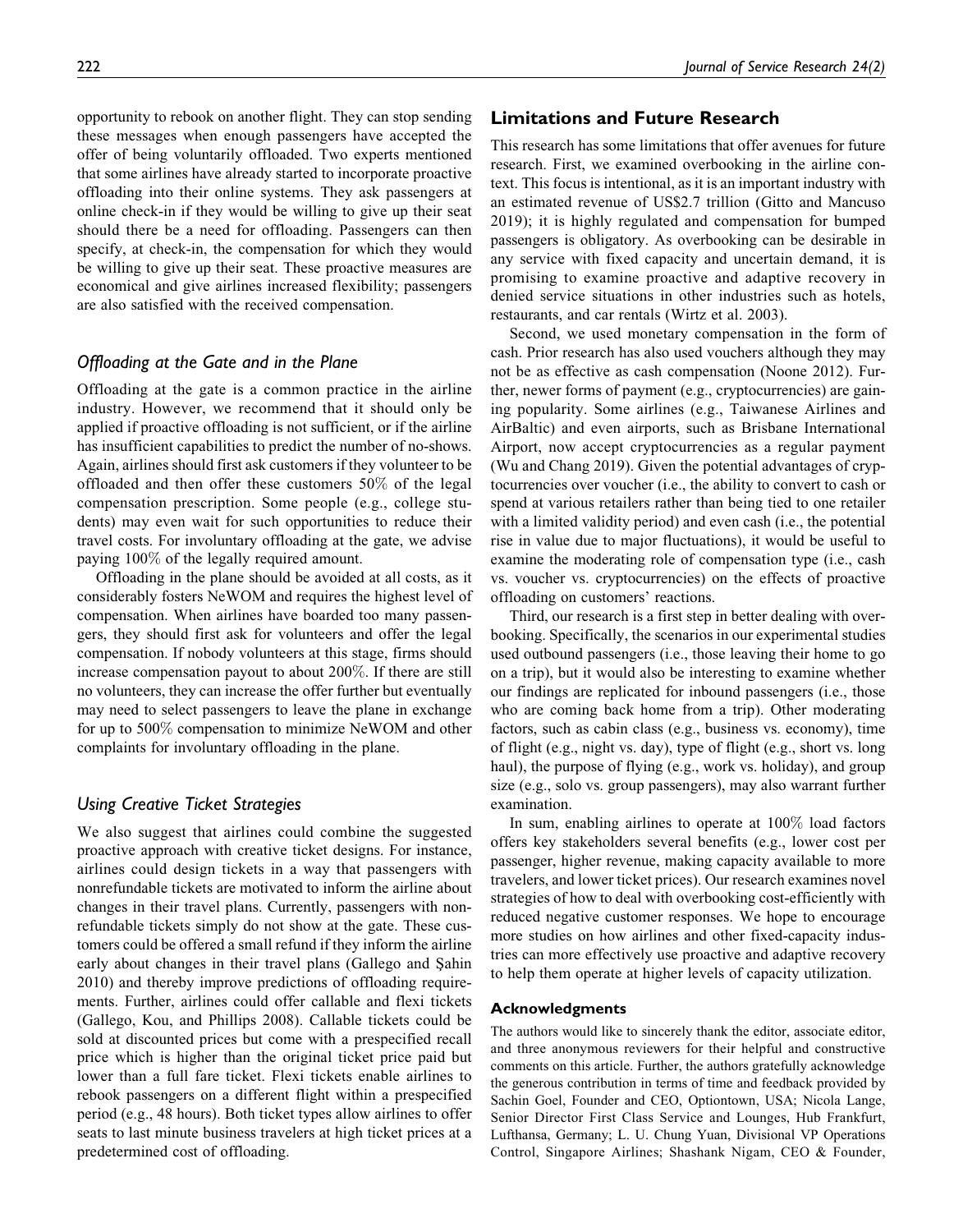SimpliFlying, Canada; and Joe Ooi, Vice President Network Revenue Management, Singapore Airlines.

#### **Declaration of Conflicting Interests**

The author(s) declared no potential conflicts of interest with respect to the research, authorship, and/or publication of this article.

#### **Funding**

The author(s) disclosed receipt of the following financial support for the research, authorship, and/or publication of this article: Prof. Wirtz has received a research grant from the Ministry of Education, Singapore; Project: Service Productivity and Innovation Research, MOE2016-SSRTG-059.

#### **ORCID iD**

Amin Nazifi <https://orcid.org/0000-0002-1898-7654> Katja Gelbrich D<https://orcid.org/0000-0003-0147-3064>

#### **Supplemental Material**

Supplemental material for this article is available online.

#### **Notes**

- 1. At the time of acceptance of this article (May 2020), overbooking does not seem like an immediate problem to address due to the COVID-19 travel disruptions. Nevertheless, as airlines restart their activities, overbooking should again become a pressing concern. We expect a similar development as it has been seen after past crises (e.g., SARS and MERS outbreaks) where airlines quickly resumed overbooking—even more aggressively than before—to breakeven and makeup for poor earnings during the disruption period.
- 2. We found a significant difference in the proactivity score between the 48-hour period (7.6) and the 5-hour period (6.6,  $p < .05$ ), but no significant difference with any pairwise comparison involving the 24-hour period (6.7,  $p > .05$ ). Such a difference is not surprising given the large gap between 5 and 48 hours. We do not believe that this difference affects the validity of Study 3a since all conditions are perceived as proactive.

#### **References**

- Adams, J. S. (1965). "Inequity in Social Exchange," Advances in Experimental Social Psychology, 2, 267-299. [https://doi.org/10.](https://doi.org/10.1016/S0065-2601(08)60108-2) [1016/S0065-2601\(08\)60108-2](https://doi.org/10.1016/S0065-2601(08)60108-2)
- Amaruchkul, Kannapha and Patipan Sae-Lim (2011), "Airline Overbooking Models with Misspecification," Journal of Air Transport Management, 17 (2), 143-147.
- Andreassen, Tor W. (2000), "Antecedents to Satisfaction with Service Recovery," European Journal of Marketing, 34 (1–2), 156-175.
- Aydın, Nurşen, Ş İlker Birbil, Jbg Frenk, and Nilay Noyan (2012), "Single-Leg Airline Revenue Management with Overbooking," Transportation Science, 47 (4), 560-583.
- Balaji, M. S., Kok Wei Khong, and Alain Yee Loong Chong (2016), "Determinants of Negative Word-of-Mouth Communication Using Social Networking Sites," Information & Management, 53 (4), 528-540.
- Basso, Kenny and Cristiane Pizzutti (2016), "Trust Recovery Following a Double Deviation," Journal of Service Research, 19 (2), 209-223.
- Bateman, Thomas S. and J Michael Crant (1999), "Proactive Behavior: Meaning, Impact, Recommendations," Business Horizons, 42 (3), 63-70.
- Benoit, William L. (2018), "Crisis and Image Repair at United Airlines: Fly the Unfriendly Skies," Journal of International Crisis and Risk Communication Research, 1 (1), 2.
- Challagalla, Goutam, R. Venkatesh, and Ajay K. Kohli (2009), "Proactive Postsales Service: When and Why Does It Pay Off?" Journal of Marketing, 73 (2), 70-87.
- Chevalier, Judith A. and Dina Mayzlin (2006), "The Effect of Word of Mouth on Sales: Online Book Reviews," Journal of Marketing Research, 43 (3), 345-354.
- Davidow, Moshe (2003), "Organizational Responses to Customer Complaints: What Works and What Doesn't," Journal of Service Research, 5 (3), 225-250.
- Erdelyi, Alexander and Huseyin Topaloglu (2010), "A Dynamic Programming Decomposition Method for Making Overbooking Decisions over an Airline Network," INFORMS Journal on Computing, 22 (3), 443-456.
- Gallego, Guillermo and Özge Şahin (2010), "Revenue Management with Partially Refundable Fares," Operations Research, 58 (4 Part 1), 817-833.
- Gallego, Guillermo, Sg Kou, and Robert Phillips (2008), "Revenue Management of Callable Products," Management Science, 54 (3), 550-564.
- Garrow, Laurie A., Josephine Kressner, and Stacey Mumbower (2011), "Is Increasing Airline Denied Boarding Compensation Limits the Answer? Factors That Contribute to Denied Boardings," Journal of Air Transport Management, 17 (5), 271-277
- Gelbrich, Katja, Jana Gäthke, and Yany Grégoire (2015), "How Much Compensation Should a Firm Offer for a Flawed Service? An Examination of the Nonlinear Effects of Compensation on Satisfaction," Journal of Service Research, 18 (1), 107-123.
- Gelbrich, Katja and Holger Roschk (2011), "A Meta-Analysis of Organizational Complaint Handling and Customer Responses," Journal of Service Research, 14 (1), 24-43.
- Gitto, Simone and Paolo Mancuso (2019), "Brand Perceptions of Airports Using Social Networks," Journal of Air Transport Management, 75, 153-163.
- Glaser, Barney G. and Anselm L. Strauss. (2017), Discovery of Grounded Theory: Strategies for Qualitative Research. New York: Routledge.
- Grégoire, Yany, Daniel Laufer, and Thomas M. Tripp (2010), "A Comprehensive Model of Customer Direct and Indirect Revenge: Understanding the Effects of Perceived Greed and Customer Power," Journal of the Academy of Marketing Science, 38 (6), 738-758.
- Grégoire, Yany and Robert J. Fisher (2008), "Customer Betrayal and Retaliation: When Your Best Customers Become Your Worst Enemies," Journal of the Academy of Marketing Science, 36 (2), 247-261.
- Guo, Xiaolong, Yufeng Dong, and Liuyi Ling (2016), "Customer Perspective on Overbooking: The Failure of Customers to Enjoy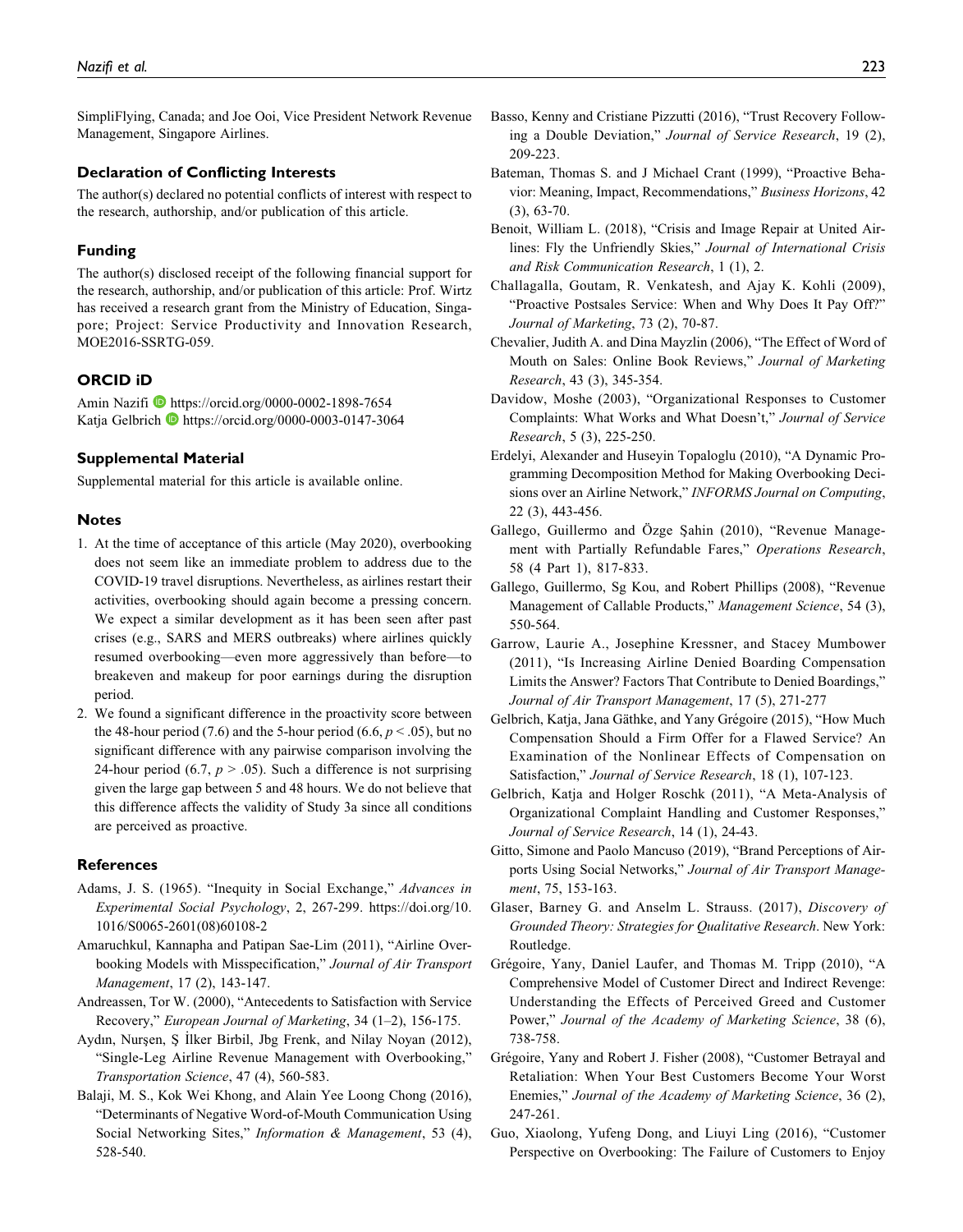Their Reserved Services, Accidental or Intended?" Journal of Air Transport Management, 53 (4), 65-72.

- Hankel, Amanda (2017), "Turbulent Times," Quality Progress, 50 (6), 8.
- Hayes, Andrew F. (2017), Introduction to Mediation, Moderation, and Conditional Process Analysis: A Regression-Based Approach. New York: Guilford Publications.
- Hess, Ronald L., Shankar Ganesan, and Noreen M. Klein (2003), "Service Failure and Recovery: The Impact of Relationship Factors on Customer Satisfaction," Journal of the Academy of Marketing Science, 31 (2), 127-145.
- Hirschman, Albert O. (1970), Exit, Voice, and Loyalty: Responses to Decline in Firms, Organizations, and States, Vol. 25. Cambridge, MA: Harvard University Press.
- Hogan, John E., Katherine N. Lemon, and Barak Libai (2003), "What Is the True Value of a Lost Customer?" Journal of Service Research, 5 (3), 196-208.
- Holloway, Betsy B. and Sharon E. Beatty (2003), "Service Failure in Online Retailing: A Recovery Opportunity," Journal of Service Research, 6 (1), 92-105.
- Homans, George C. (1961), Social Behavior: Its Elementary Forms. New York: Harcourt, Brace & World.
- Homans, George C. (1958), "Social Behavior as Exchange," American Journal of Sociology, 63 (6), 597-606.
- Hwang, Johye and Wen Li (2009), "The Effect of Perceived Fairness Toward Hotel Overbooking and Compensation Practices on Customer Loyalty," International Journal of Contemporary Hospitality Management, 21 (6), 659-675.
- Khamitov, Mansur, Yany Grégoire, and Anshu Suri (2020), "A Systematic Review of Brand Transgression, Service Failure Recovery and Product-Harm Crisis: Integration and Guiding Insights," Journal of the Academy of Marketing Science, 48 (3), 519-542.
- Kim, Yeojin and Wilson Lowrey (2015), "Who Are Citizen Journalists in the Social Media Environment? Personal and Social Determinants of Citizen Journalism Activities," Digital Journalism, 3 (2), 298-314.
- Mattila, Anna S. and David Cranage (2005), "The Impact of Choice on Fairness in the Context of Service Recovery," Journal of Services Marketing, 19 (5), 271-279.
- Maute, Manfred F. and William R. Forrester, Jr. (1993), "The Structure and Determinants of Consumer Complaint Intentions and Behavior," Journal of Economic Psychology, 14 (2), 219-247.
- Migacz, Steven J., Suiwen Zou, and James F. Petrick (2018), "The "Terminal" Effects of Service Failure on Airlines: Examining Service Recovery with Justice Theory," Journal of Travel Research, 57 (1), 83-98.
- Mikolon, Sven, Benjamin Quaiser, and Jan Wieseke (2015), "Don't Try Harder: Using Customer Inoculation to Build Resistance against Service Failures," Journal of the Academy of Marketing Science, 43 (4), 512-527.
- Mostafa, Rania B., Cristiana R. Lages, Haseeb A. Shabbir, and Des Thwaites (2015), "Corporate Image a Service Recovery Perspective," Journal of Service Research, 18 (4), 468-483.
- Noone, Breffni M. (2012), "Overcompensating for Severe Service Failure: Perceived Fairness and Effect on Negative Word-of-Mouth Intent," Journal of Services Marketing, 26 (5), 342-351.
- Oliver, Richard L. (2014), Satisfaction: A Behavioral Perspective on the Consumer: A Behavioral Perspective on the Consumer. Abingdon, England: Routledge.
- Palmer, Adrian and David Bejou (2016), "Retrospective: Service Failure and Loyalty: An Exploratory Empirical Study of Airline Customers," Journal of Services Marketing, 30 (5), 480-484.
- Perdue, Barbara C. and John O. Summers (1986), "Checking the Success of Manipulations in Marketing Experiments," Journal of Marketing Research, 23 (4), 317-326.
- Phillips, Robert Lewis. (2005), Pricing and Revenue Optimization. Stanford, CA: Stanford University Press.
- Pizam, Abraham (2017), "The Practice of Overbooking: Lessons Learned from United Airlines Flight 3411," International Journal of Hospitality Management, 64, 94-95.
- Pomirleanu, Nadia, Babu John Mariadoss, and Pavan Rao Chennamaneni (2016), "Managing Service Quality in High Customer Contact B2B Services across Domestic and International Markets," Industrial Marketing Management, 55, 131-143.
- Powley, Tanya (2017), "How Big a Problem Is Overbooking on Airlines?" Financial Times, April 11. (accessed March 14, 2019), [available at [https://www.ft.com/content/e4cb5744-1e9d-11e7](https://www.ft.com/content/e4cb5744-1e9d-11e7-a454-ab04428977f9]) [a454-ab04428977f9\]](https://www.ft.com/content/e4cb5744-1e9d-11e7-a454-ab04428977f9]).
- Ringberg, Torsten, Gaby Odekerken-Schröder, and Glenn L. Christensen (2007), "A Cultural Models Approach to Service Recovery," Journal of Marketing, 71 (3), 194-214.
- Roggeveen, Anne L., Michael Tsiros, and Dhruv Grewal (2012), "Understanding the Co-Creation Effect: When Does Collaborating with Customers Provide a Lift to Service Recovery?" Journal of the Academy of Marketing Science, 40 (6), 771-790.
- Roschk, Holger and Katja Gelbrich (2017), "Compensation Revisited: A Social Resource Theory Perspective on Offering a Monetary Resource after a Service Failure," Journal of Service Research, 20 (4), 393-408.
- Talluri, Kalyan T. and Garrett John Van Ryzin (2006), The Theory and Practice of Revenue Management, Vol. 68. Boston, MA: Springer Science & Business Media.
- Topaloglu, Huseyin, S. Ilker Birbil, Jbg Frenk, and Nilay Noyan (2012), "Tractable Open Loop Policies for Joint Overbooking and Capacity Control over a Single Flight Leg with Multiple Fare Classes," Transportation Science, 46 (4), 460-481.
- U.S. Department of Transportation (2019), "Bumping & Oversales," (accessed December 1, 2019), [available at [https://www.transporta](https://www.transportation.gov/individuals/aviation-consumer-protection/bumping-oversales) [tion.gov/individuals/aviation-consumer-protection/bumping](https://www.transportation.gov/individuals/aviation-consumer-protection/bumping-oversales)[oversales](https://www.transportation.gov/individuals/aviation-consumer-protection/bumping-oversales)].
- Van, Yves Vaerenbergh, Dorottya Varga, Arne De Keyser, and Chiara Orsingher (2019), "The Service Recovery Journey: Conceptualization, Integration, and Directions for Future Research," Journal of Service Research, 22 (2), 103-119.
- Van, Yves Vaerenbergh, Bart Larivière, and Iris Vermeir (2012), "The Impact of Process Recovery Communication on Customer Satisfaction, Repurchase Intentions, and Word-of-Mouth Intentions," Journal of Service Research, 15 (3), 262-279.
- Vermeulen, Ivar E. and Daphne Seegers (2009), "Tried and Tested: The Impact of Online Hotel Reviews on Consumer Consideration," Tourism Management, 30 (1), 123-127.